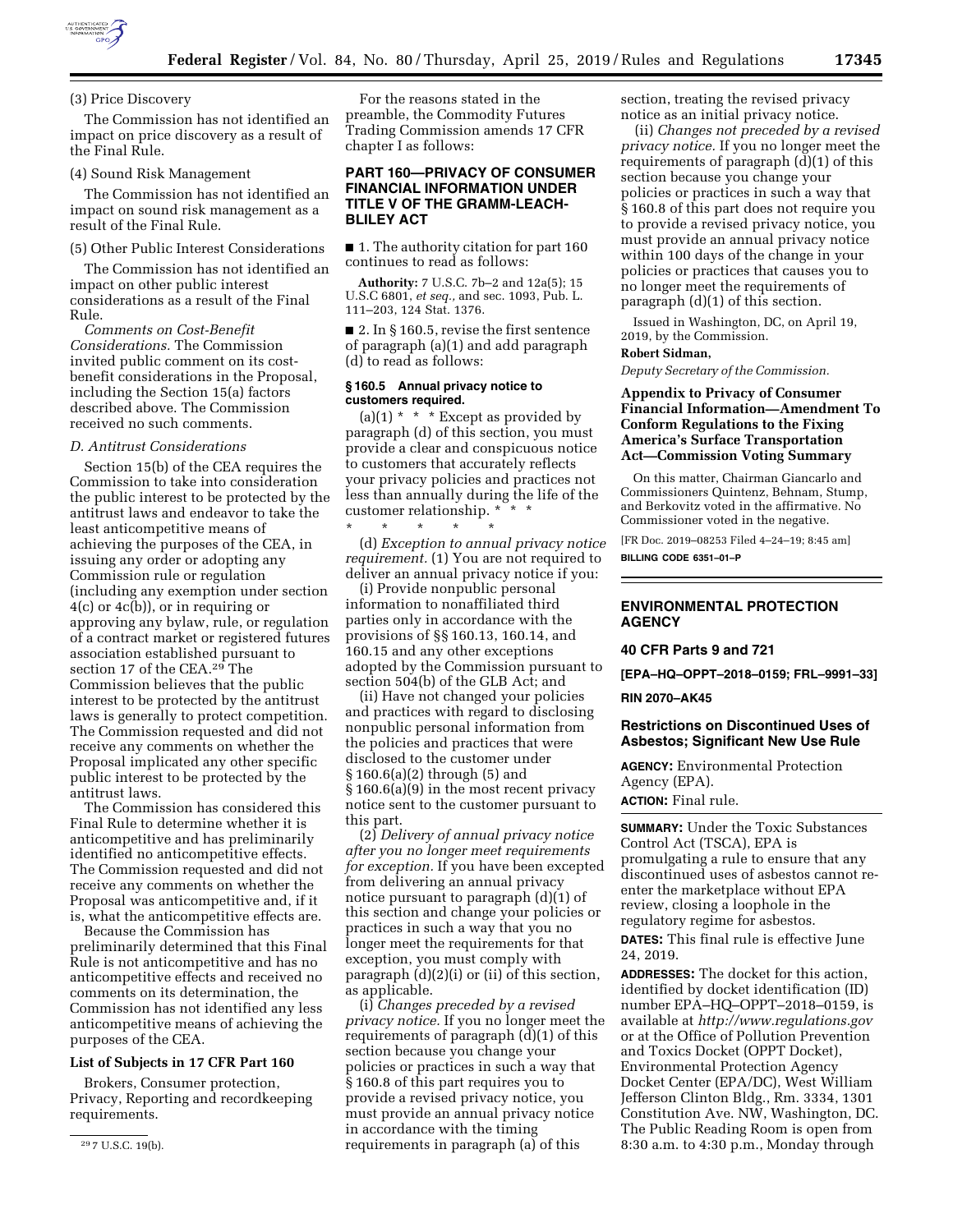Friday, excluding legal holidays. The telephone number for the Public Reading Room is (202) 566–1744, and the telephone number for the OPPT Docket is (202) 566–0280. Please review the visitor instructions and additional information about the docket available at *<http://www.epa.gov/dockets>*.

#### **FOR FURTHER INFORMATION CONTACT:**

*For technical information contact:*  Robert Courtnage, National Program Chemicals Division (Mail Code 7404T), Office of Pollution Prevention and Toxics, Environmental Protection Agency, 1200 Pennsylvania Ave. NW, Washington, DC 20460–0001; telephone number: (202) 566–1081; email address: *[courtnage.robert@epa.gov](mailto:courtnage.robert@epa.gov)*.

*For general information contact:* The TSCA-Hotline, ABVI-Goodwill, 422 South Clinton Ave., Rochester, NY 14620; telephone number: (202) 554– 1404; email address: *[TSCA-Hotline@](mailto:TSCA-Hotline@epa.gov) [epa.gov](mailto:TSCA-Hotline@epa.gov)*.

**SUPPLEMENTARY INFORMATION:** This restrictive rule is called a significant new use rule (SNUR) for asbestos, as the term asbestos is defined under the Asbestos Hazard Emergency Response Act. The restricted significant new uses of asbestos (including as part of an article) is manufacturing (including importing) or processing for uses that are neither ongoing nor already prohibited under TSCA. The Agency has found no information indicating that the following uses are ongoing, and therefore, the following uses are subject to this SNUR and cannot return to the marketplace without EPA review: Adhesives, sealants, and roof and nonroof coatings; arc chutes; beater-add gaskets; cement products; extruded sealant tape and other tape; filler for acetylene cylinders; friction materials (with certain exceptions identified in Table 1); high-grade electrical paper; millboard; missile liner; packings; pipeline wrap; reinforced plastics; roofing felt; separators in fuel cells and batteries; vinyl-asbestos floor tile; woven products; any other building material; and any other use of asbestos that is neither ongoing nor already prohibited under TSCA. This action prohibits these discontinued uses of asbestos from restarting without EPA having an opportunity to evaluate each intended use (*i.e.,* significant new use) for potential risks to health and the environment and take any necessary regulatory action, which may include a prohibition. This SNUR does not provide a means by which prohibited uses under the 1989 partial ban under TSCA section 6 could return to the marketplace. This SNUR keeps all prior asbestos prohibitions in place and

would not amend them in any way. EPA is focused on protecting the public from exposure to asbestos, and as such persons subject to the SNUR may not undertake any of these activities; they are required to notify EPA at least 90 days before commencing any manufacturing (including importing) or processing of asbestos (including as part of an article) for a significant new use. The required notification initiates EPA's evaluation of the conditions of use associated with the intended use. Manufacturing (including importing) and processing (including as part of an article) for the significant new use may not commence until EPA has conducted a review of the notice, made an appropriate determination on the notice, and taken such actions as are required in association with that determination.

# **I. Executive Summary**

#### *A. Does this action apply to me?*

You may be potentially affected by this action if you manufacture (including import), process, or distribute in commerce asbestos as it is defined by TSCA Title II, section 202 (15 U.S.C. 2642) (including as part of an article). The following list of North American Industrial Classification System (NAICS) codes is not intended to be exhaustive, but rather provides a guide to help readers determine whether this document applies to them. Potentially affected entities may include:

• Construction (NAICS code 23);

• Manufacturing (NAICS codes 31— 33);

• Wholesale Trade (NAICS code 42); and

• Transportation (NAICS code 48). This action may also affect certain entities through pre-existing import certification and export notification rules under TSCA (15 U.S.C. 2601 *et seq.*). Persons who import or process any chemical substance governed by a final SNUR are subject to the TSCA section 13 (15 U.S.C. 2612) import certification requirements and the corresponding regulations at 19 CFR 12.118 through 12.127 (see also 19 CFR 127.28). Those persons must certify that the shipment of the chemical substance complies with all applicable rules and orders under TSCA, including any SNUR requirements. The EPA policy in support of import certification appears at 40 CFR part 707, subpart B.

In addition, asbestos, as defined in this rule, is already subject to TSCA section 6(a) (40 CFR part 763, subparts G and I) rules that trigger the export notification provisions of TSCA section 12(b) (15 U.S.C. 2611(b); see also 40 CFR 721.20). Any person who exports or intends to export asbestos must comply with the export notification requirements in 40 CFR part 707, subpart D; however, although EPA makes inapplicable the exemption at 40 CFR 721.45(f) for persons who import or process any asbestos as part of an article in a category listed in Table 1, the Agency is not requiring export notification for articles containing asbestos, as further explained in Unit III.B. of this notice.

If you have any questions regarding the applicability of this action to a particular entity, consult the technical information contact listed under **FOR FURTHER INFORMATION CONTACT**.

# *B. What is the Agency's authority for taking this action?*

Section 5(a)(2) of TSCA (15 U.S.C. 2604(a)(2)) authorizes EPA to determine that a use of a chemical substance is a ''significant new use.'' EPA must make this determination by rule after considering all relevant factors, including those listed in TSCA section 5(a)(2) (see Unit IV.). Once EPA determines that a use of a chemical substance is a significant new use, TSCA section 5(a)(1) requires persons to submit a significant new use notice (SNUN) to EPA at least 90 days before they manufacture (including import) or process the chemical substance for that use (15 U.S.C. 2604(a)(1)(B)(i)). TSCA prohibits the manufacturing (including importing) or processing from commencing until EPA has conducted a review of the notice, made an appropriate determination on the notice, and taken such actions as are required in association with that determination  $(15 \text{ U.S.C. } 2604(a)(1)(B)(ii))$ . Those actions could include a prohibition on a use of that chemical substance. As described in Unit V., the general SNUR provisions are found at 40 CFR part 721, subpart A.

#### *C. What action is the Agency taking?*

EPA is promulgating a final SNUR for asbestos, using the definition in TSCA Title II, section 202, which defines asbestos as the ''asbestiform varieties of six fiber types—chrysotile (serpentine), crocidolite (riebeckite), amosite (cummingtonite-grunerite), anthophyllite, tremolite or actinolite.'' The significant new use of asbestos (including as part of an article) is manufacturing (including importing) or processing for uses that are neither ongoing nor already prohibited under TSCA. The Agency found no information indicating that the following uses are ongoing, and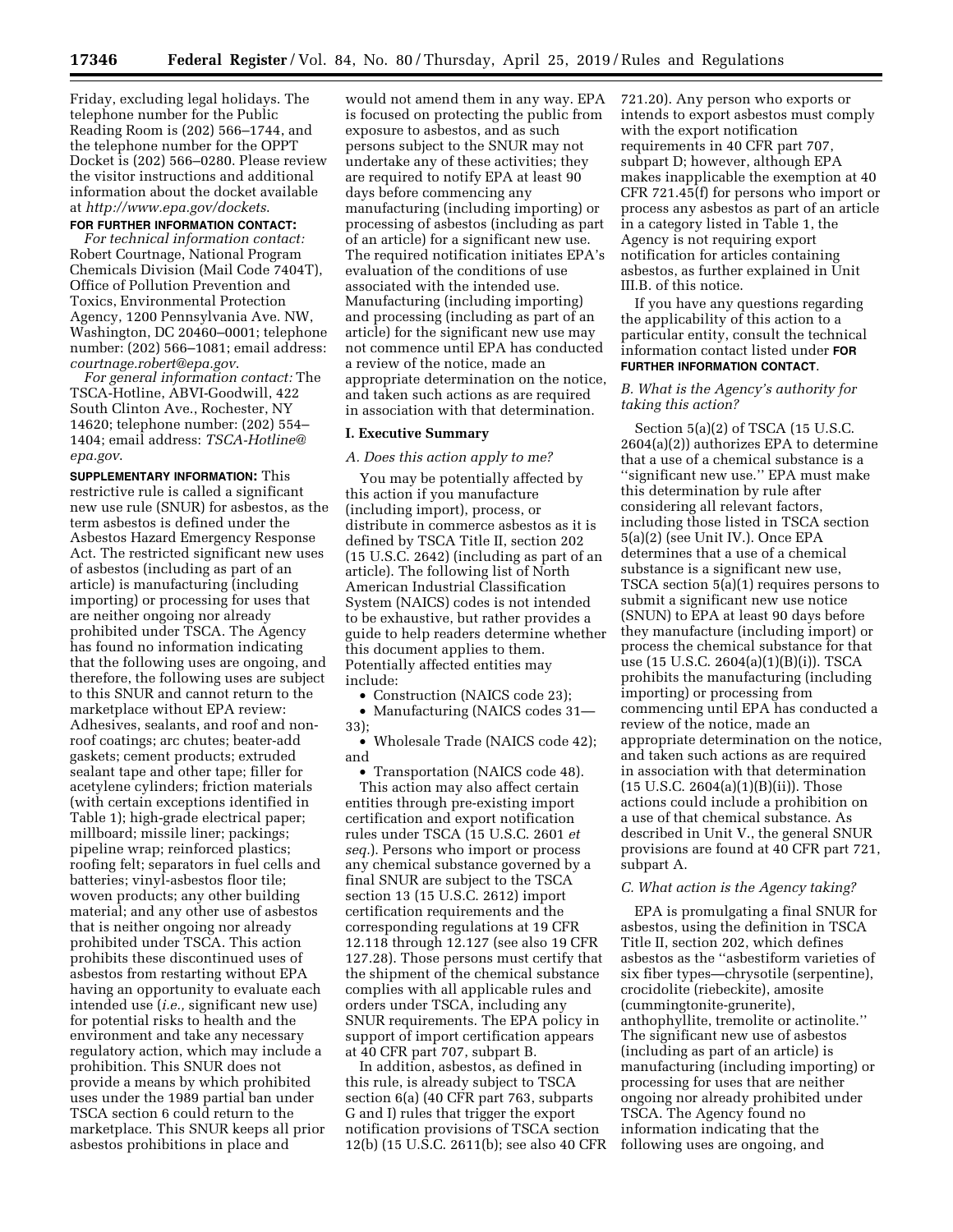therefore, the following uses are subject to this SNUR: Adhesives, sealants, and roof and non-roof coatings; arc chutes; beater-add gaskets; cement products; extruded sealant tape and other tape; filler for acetylene cylinders; friction materials (with certain exceptions identified in Table 1); high-grade electrical paper; millboard; missile liner; packings; pipeline wrap; reinforced plastics; roofing felt;

separators in fuel cells and batteries; vinyl-asbestos floor tile; woven products; any other building material; and any other use of asbestos that is neither ongoing nor already prohibited under TSCA.

Table 1 below presents the significant new uses of asbestos (including as part of an article) subject to this rule and lists product categories of asbestos uses that are no longer ongoing (*i.e.,* 

discontinued uses) in the United States that this SNUR will prohibit from restarting under TSCA without EPA's prior notice, review, and, as necessary, regulation by EPA. Unless otherwise noted, the product category descriptions are based on those presented in the *Regulatory Impact Analysis of Controls on Asbestos and Asbestos Products* for the 1989 final rule (Ref. 1).

| TABLE 1—RESTRICTED PRODUCT CATEGORIES OF SIGNIFICANT NEW USES OF ASBESTOS |  |  |  |
|---------------------------------------------------------------------------|--|--|--|
|---------------------------------------------------------------------------|--|--|--|

| Product category                                                                                                                                                      | Description of the product category                                                                                                                                                                                                                                                                                                                                                                                                                                                                                                                                                                                                                                                                                                              |
|-----------------------------------------------------------------------------------------------------------------------------------------------------------------------|--------------------------------------------------------------------------------------------------------------------------------------------------------------------------------------------------------------------------------------------------------------------------------------------------------------------------------------------------------------------------------------------------------------------------------------------------------------------------------------------------------------------------------------------------------------------------------------------------------------------------------------------------------------------------------------------------------------------------------------------------|
| Adhesives, Sealants, and Roof and<br>Non-Roof Coatings.                                                                                                               | The automobile industry historically used asbestos in a wide variety of adhesive, sealant, and coating ap-<br>plications. The aerospace industry used asbestos in extremely specialized applications such as firewall<br>sealants and epoxy adhesives. Non-roof coatings were used to prevent corrosion (e.g., as vehicle under-<br>coatings and underground pipe coatings). Roof coatings were used to repair and patch roofs, seal<br>around projections such as chimneys and vent pipes, and bond horizontal and vertical surfaces.                                                                                                                                                                                                           |
|                                                                                                                                                                       | Ceramic arc chutes containing asbestos were used to guide electric arcs in motor starter units in electric<br>generating plants.                                                                                                                                                                                                                                                                                                                                                                                                                                                                                                                                                                                                                 |
| Beater-Add Gaskets                                                                                                                                                    | Asbestos fibers were incorporated within various elastomeric binders and other fillers to form the beater-<br>add paper. These products were used extensively for internal combustion applications and for the seal-<br>ing component of spiral wound gaskets. Gaskets were used to seal one compartment of a device from<br>another in non-dynamic applications such as engine and exhaust manifolds.                                                                                                                                                                                                                                                                                                                                           |
| Cement Products*                                                                                                                                                      | Includes asbestos cement product categories in the 1989 Regulatory Impact Assessment: Asbestos-Ce-<br>ment Pipe and Fittings, Asbestos-Cement Flat Sheet, Corrugated Asbestos-Cement Sheet, and Asbes-<br>tos-Cement Shingles.                                                                                                                                                                                                                                                                                                                                                                                                                                                                                                                   |
| Extruded Sealant Tape and Other<br>Tape.                                                                                                                              | Sealant tape was made from a semi-liquid mixture of butyl rubber and asbestos. On exposure to air, the<br>sealant solidified forming a rubber tape about an inch wide and an eighth of an inch thick. The tape<br>acted as a gasket for sealing building windows, automotive windshields, and mobile home windows. It<br>was also used in the manufacture of parts for the aerospace industry and in the manufacture of insu-<br>lated glass.                                                                                                                                                                                                                                                                                                    |
| Filler for Acetylene Cylinders                                                                                                                                        | Asbestos was used to produce a sponge-like filler, which held the liquefied acetylene gas (acetone) in sus-<br>pension in the steel cylinder and puled the acetone up through the tank as the gas was released<br>through the oxyacetylene torch. The torch was used to weld or cut metal and sometimes used as an illu-<br>minant gas. The filler also acted as an insulator that offered fire protection in case the oxidation of the<br>acetylene became uncontrollable.                                                                                                                                                                                                                                                                      |
| Friction Materials (except brake<br>blocks used in oil drilling equip-<br>aftermarket automotive<br>ment;<br>brakes/linings; and other vehicle<br>friction products). | Friction materials were used as braking and gear-changing (clutch) components in a variety of industrial<br>and commercial machinery. Applications included agricultural equipment such as combines, mining and<br>oil-well-drilling equipment, construction equipment such as cranes and hoists, heavy equipment used in<br>various manufacturing industries (e.g., machine tools and presses), military equipment, marine engine<br>transmissions, elevators, chain saws, and consumer appliances such as lawn mowers, washing ma-<br>chines, and vacuum cleaners.                                                                                                                                                                             |
| High-Grade Electrical Paper                                                                                                                                           | The major use of asbestos electrical paper was insulation for high temperature, low voltage applications<br>such as in motors, generators, transformers, switch gears, and other heavy electrical apparatuses.                                                                                                                                                                                                                                                                                                                                                                                                                                                                                                                                   |
|                                                                                                                                                                       | Asbestos millboard was essentially a heavy cardboard product that was used for gasketing, insulation, fire-<br>proofing, and resistance against corrosion and rot. Millboard was used in many industrial applications to<br>include linings in boilers, kilns, and foundries; insulation in glass tank crowns, melters, refiners, and side-<br>walls in the glass industry; linings for troughs and covers in the aluminum, marine, and aircraft indus-<br>tries; and thermal protection in circuit breakers in the electrical industry. In addition, thin millboard was<br>inserted between metal to produce gaskets. Commercial applications for millboard included fireproof lin-<br>ings for safes, dry-cleaning machines, and incinerators. |
|                                                                                                                                                                       | A missile liner was an asbestos and rubber compound used to insulate the outer casing of the rocket from<br>the intense heat generated in the rocket motor while the rocket fuel was burned. Rockets and rocket<br>boosters were used to propel a number of objects including military weapons and the space shuttle.                                                                                                                                                                                                                                                                                                                                                                                                                            |
|                                                                                                                                                                       | Asbestos packings were dynamic or mechanical (static packings are gaskets) and used to seal fluids in<br>devices where motion was necessary. The design of a packing is to control the amount of leakage of<br>fluid at shafts, rods or valve systems and other functional parts or equipment requiring containment of<br>liquids or gases. Asbestos packings were used in rotary, centrifugal, and reciprocating pumps, valves,<br>expansion joints, soot blowers, and many other types of mechanical equipment.                                                                                                                                                                                                                                |
|                                                                                                                                                                       | Pipeline wrap was an asbestos felt product primarily used by the oil and gas industry for coating its pipe-<br>lines. Asbestos pipeline wrap was also used in the coal tar enamel method of coating pipes, some<br>above-ground applications (such as for special piping in cooling towers) and was also used by the<br>chemical industry for underground hot water and steam piping.                                                                                                                                                                                                                                                                                                                                                            |
| Reinforced Plastics                                                                                                                                                   | Asbestos-reinforced plastics were used for electro-mechanical parts in the automotive and appliance indus-<br>tries and as high-performance plastics for the aerospace industry. Asbestos-reinforced plastic was typi-<br>cally a mixture of some type of plastic resin (usually phenolic or epoxy), a general filler (often chalk or<br>limestone), and raw asbestos fiber.                                                                                                                                                                                                                                                                                                                                                                     |
|                                                                                                                                                                       | Asbestos roofing felt was single or multi-layered grade and used for built-up roofing. Asbestos was used in<br>roofing felts because of its dimensional stability and resistance to rot, fire, and heat.                                                                                                                                                                                                                                                                                                                                                                                                                                                                                                                                         |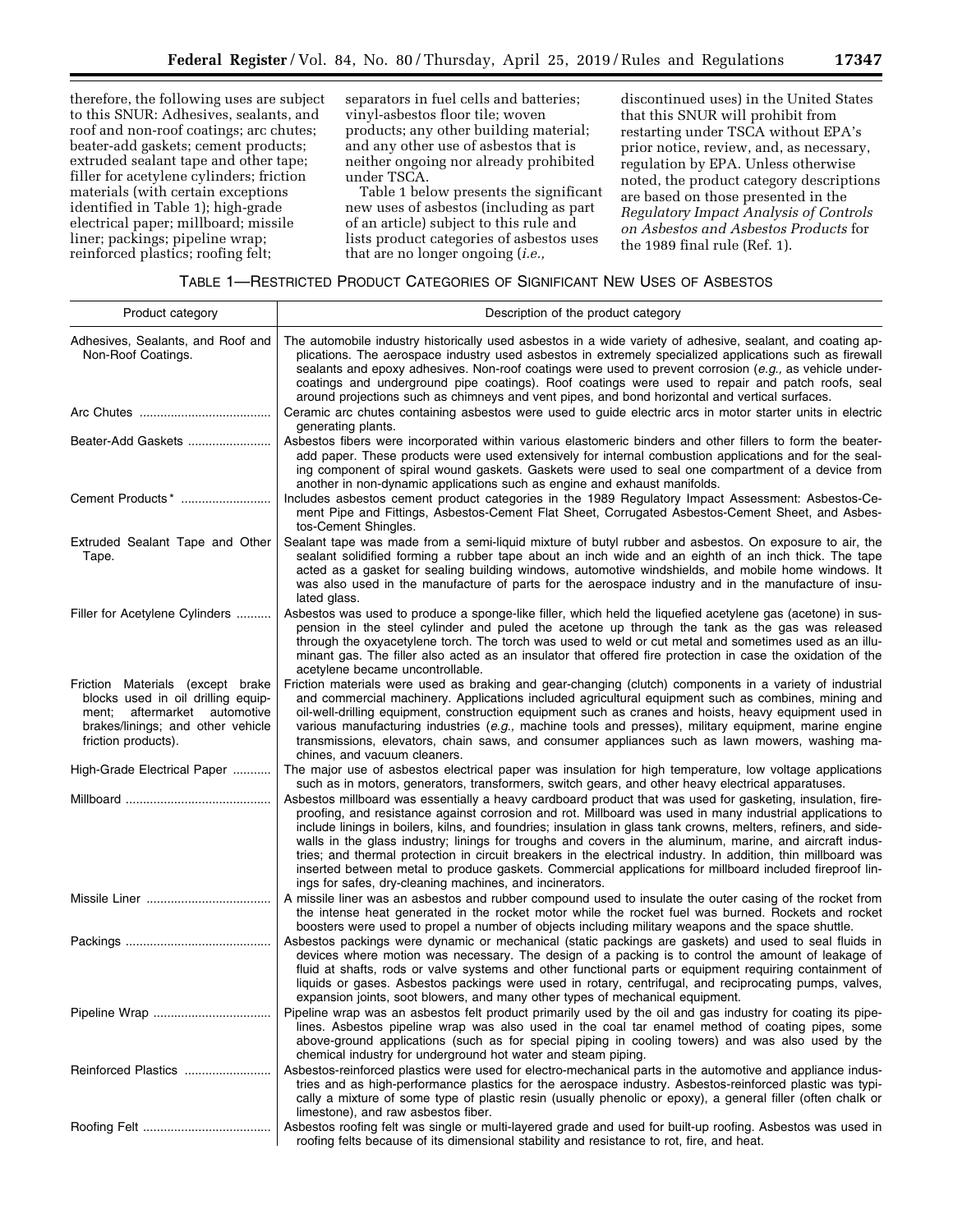# TABLE 1—RESTRICTED PRODUCT CATEGORIES OF SIGNIFICANT NEW USES OF ASBESTOS—Continued

| Product category                                 | Description of the product category                                                                                                                                                                                                                                                                                                                                                                                                                                                                                                                                   |
|--------------------------------------------------|-----------------------------------------------------------------------------------------------------------------------------------------------------------------------------------------------------------------------------------------------------------------------------------------------------------------------------------------------------------------------------------------------------------------------------------------------------------------------------------------------------------------------------------------------------------------------|
| Separators in Fuel Cells and Bat-<br>teries.     | In very specialized aerospace applications, asbestos functioned as an insulator and separator between the<br>negative and positive terminals of a fuel cell/battery.                                                                                                                                                                                                                                                                                                                                                                                                  |
| Vinyl-Asbestos Floor Tile                        | Vinyl-asbestos floor tile was used in commercial, residential, and institutional buildings in heavy traffic<br>areas such as supermarkets, department stores, commercial plants, kitchens, and "pivot points"—entry<br>ways and areas around elevators                                                                                                                                                                                                                                                                                                                |
|                                                  | Includes Protective Clothing and Asbestos Textiles from the 1989 RIA.                                                                                                                                                                                                                                                                                                                                                                                                                                                                                                 |
| Any Other Building Material                      | Examples include insulation, plasters, mastics, textured paints (e.g., simulates stucco), and block filler<br>paints (e.g., for coating masonry).                                                                                                                                                                                                                                                                                                                                                                                                                     |
| Any use of asbestos not otherwise<br>identified. | Except those uses prohibited under §763.165 ( <i>i.e.</i> , Corrugated Paper, Rollboard, Commercial Paper Spe-<br>cialty Paper, Flooring Felt and New Uses (the manufacture, importation or processing of which would be<br>initiated for the first time after August 25, 1989)) and uses of imported chrysotile (including as part of an<br>article) that are currently ongoing in the United States <i>(i.e.</i> , diaphragms; sheet gaskets; oilfield brake<br>blocks; aftermarket automotive brakes/linings; other vehicle friction products; and other gaskets). |

\* Not a product category described in the same terms in the Regulatory Impact Analysis (Ref. 1); this broader product category is used generally to describe a number of specific product categories identified during the TSCA section 6 risk evaluation process.

The Frank R. Lautenberg Chemical Safety for the 21st Century Act (Pub. L. 114–182, 130 Stat. 448) amended TSCA in June 2016. As amended, TSCA includes statutory requirements related to the risk evaluations of existing chemicals under their conditions of use. In December of 2016 (81 FR 91927, December 19, 2019) (FRL–9956–47), EPA designated asbestos as one of the first 10 chemical substances subject to the Agency's chemical risk evaluation rule, pursuant to TSCA section  $6(b)(2)(A)$  (15 U.S.C. 2605(b)(2)(A)).

EPA is separately conducting a risk evaluation of asbestos under its conditions of use, pursuant to TSCA section  $6(b)(4)(A)$ . Through scoping and subsequent research for the asbestos risk evaluation, EPA identified several conditions of use of asbestos to include in the risk evaluation. However, through extensive research, review of public comments, and stakeholder engagement, the conditions of use of asbestos have been further refined since publication of the proposed Asbestos SNUR (83 FR 26922, June 11, 2018) (FRL–9978–76), and *Problem Formulation of the Risk Evaluation for Asbestos* (Ref. 2) in June 2018. The conditions of use of asbestos currently undergoing risk evaluation include: Imported raw bulk chrysotile asbestos for the fabrication of diaphragms for use in chlorine and sodium hydroxide production; and several imported chrysotile asbestoscontaining materials, including sheet gaskets for use in chemical production (*e.g.,* titanium dioxide production), brake blocks used in oil drilling equipment, aftermarket automotive brakes/linings and other vehicle friction products, and other gaskets. Cement products, woven products, and packings have been removed from the scope of the risk evaluation since publication of the problem formulation document because no information was found to

confirm they are conditions of use. Because additional EPA research indicates that cement products, woven products, and packings are not ongoing uses, this significant new use rule includes them as significant new uses. This final SNUR does not affect those uses that EPA believes are currently ongoing in the United States; again, those uses are being evaluated in the context of EPA's asbestos risk evaluation.

EPA requested public comment on the proposed SNUR for information regarding any ongoing uses not identified by the Agency and additional uses no longer ongoing (83 FR 26922, June 11, 2018) (FRL–9978–76). The Agency did not receive any comments providing additional information regarding the ongoing uses or discontinued uses of asbestos. EPA did receive many comments (too numerous to cite individually) stating that the Agency should not allow otherwise prohibited asbestos uses to return to the marketplace. EPA's approach is consistent with these comments, and this rulemaking does not bring previously prohibited uses back to market. This SNUR regulates uses of asbestos that are no longer ongoing (*i.e.,*  discontinued uses) in the United States but that are not currently prohibited from restarting under TSCA (*i.e.,* not subject to the 1989 partial ban under TSCA section 6). In the absence of this SNUR, manufacturing, importing, or processing of asbestos (including as part of an article) for the significant new uses identified in Table 1 may begin at any time and without prior notice to and oversight by EPA. EPA is committed to protecting the public from asbestos risks. As such, EPA will ensure through this final rule that no former uses of asbestos can be reintroduced into commerce in the U.S. without prior

notice, review, and, as necessary, regulation by EPA.

As explained in greater detail in the *Response to Comments* document (Ref. 3), a significant new use rule can be promulgated to regulate new chemicals or existing chemicals. For existing chemicals, such as asbestos, a SNUR can be used to ensure that no company will be able to manufacture, import, or process the chemical for uses the Agency identifies as significant new uses without prior notification to EPA and not before EPA has conducted a review of the notice, made an appropriate determination on the notice based on information available to EPA about the risk to health and the environment, and taken such regulatory actions as are required in association with that determination. This final SNUR requires persons who intend to manufacture (including import) or process any form of asbestos as defined under Title II of TSCA (including as part of an article) for a significant new use listed in Table 1, consistent with the requirements at 40 CFR 721.25, to notify EPA at least 90 days before commencing such manufacturing (including importing) or processing. Furthermore, this rule precludes the commencement of such manufacturing (including importing) or processing until EPA has conducted a review of the notice, made an appropriate determination on the notice, and taken such actions as are required in association with that determination.

EPA intends that the provisions of this rule be severable. In the event that any individual provision or part of this rule is invalidated, EPA intends that this would not render the entire rule invalid, and that any individual provisions that can continue to operate will be left in place.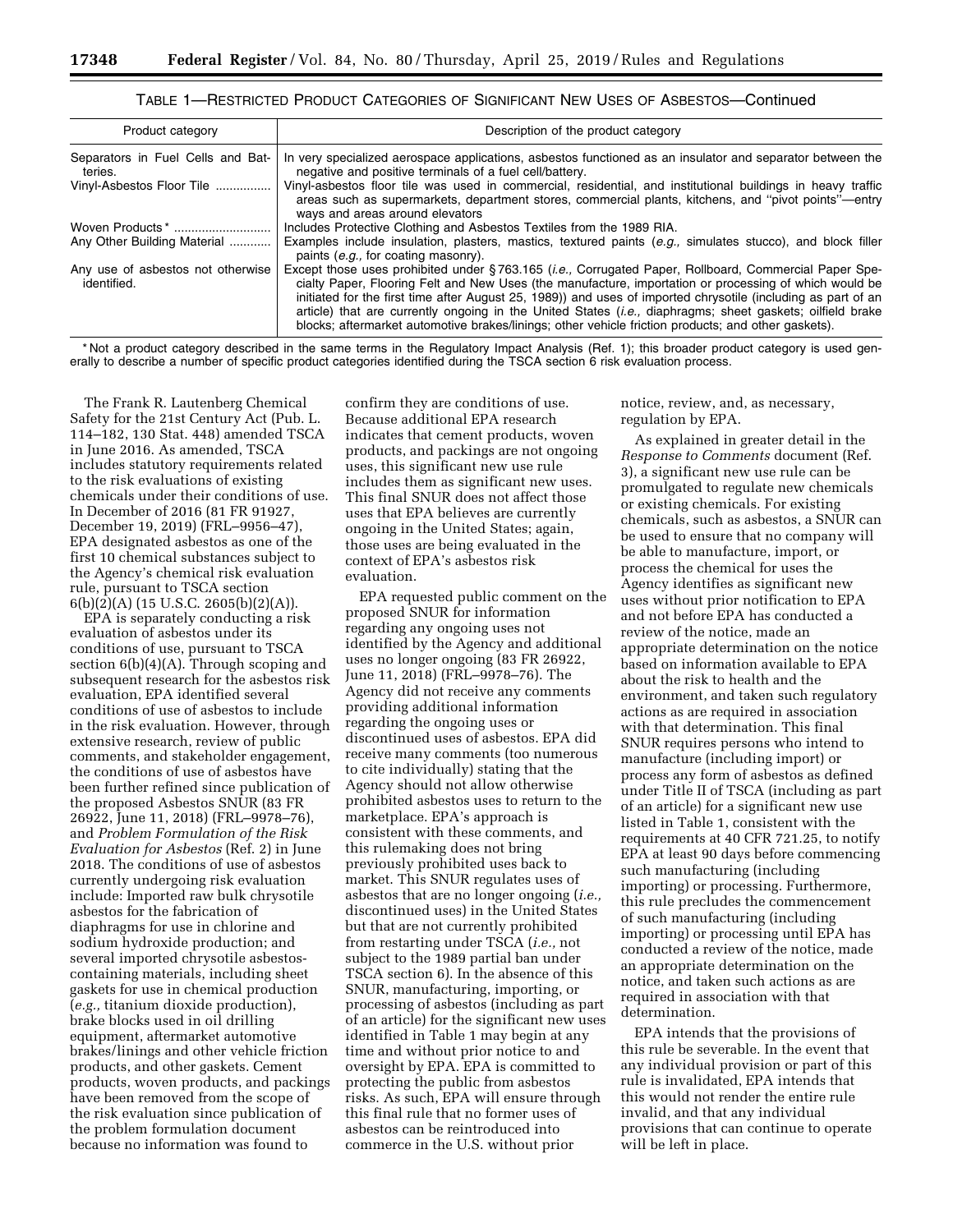# *D. Why is the Agency taking this action?*

This final SNUR will require timely advance notice to EPA of any future manufacturing (including importing) or processing of asbestos (including as part of an article) for the designated significant new uses that may produce changes in human and environmental exposures and to allow EPA to make an appropriate determination (relevant to the risks associated with such manufacturing (including importing), processing, and use) prior to the commencement of such manufacturing (including importing) or processing. This action is necessary to ensure that manufacturing (including importing) or processing for the significant new use cannot proceed until EPA has responded to the circumstances by taking the required actions under TSCA sections 5(e) or 5(f) in the event that EPA determines any of the following: (1) That the significant new use presents an unreasonable risk to health or the environment under the conditions of use (without consideration of costs or other non-risk factors, and including an unreasonable risk to a potentially exposed or susceptible subpopulation identified as relevant by EPA); (2) that the information available to EPA is insufficient to permit a reasoned evaluation of the health and environmental effects of the significant new use; (3) that, in the absence of sufficient information, the manufacturing (including importing), processing, distribution in commerce, use, or disposal of the substance, or any combination of such activities, may present an unreasonable risk (without consideration of costs or other non-risk factors, and including an unreasonable risk to potentially exposed or susceptible subpopulations identified as relevant by EPA); or (4) that there is substantial production and sufficient potential for environmental release or human exposure (as defined in TSCA section  $5(a)(3)(B)(ii)(II)$ .

There is a strong causal association between asbestos exposure and lung cancer and mesotheliomas (tumors arising from the thin membranes that line the chest (thoracic) and abdominal cavities and surround internal organs) (Ref. 4; Ref. 5 Ref. 6; Ref. 7; Ref. 8; Ref. 9). In addition, other cancers, as well as non-cancer effects, such as respiratory and immune effects, have been associated with asbestos exposure (Ref. 10).

Agency research conducted in support of the TSCA risk evaluation of asbestos revealed that the use of asbestos has declined dramatically in the United States since the 1970s when asbestos use was at its peak. Nevertheless, EPA is concerned about the potential for adverse health effects of asbestos and believes this action will prevent former uses of asbestos from being reintroduced into commerce without the EPA being aware and having the opportunity to review and, as necessary, restrict those uses. EPA is taking action in this final rule to prohibit manufacturing (including importing) or processing for a significant new use of asbestos (including as part of an article) identified in Table 1 in the United States without prior notice, review, and, as necessary, regulation by EPA. The rationale and objectives for this final SNUR are explained in additional detail in Unit III. of the proposed rule (83 FR 26922, June 11, 2018) (FRL–9978–76).

# *E. What are the estimated incremental impacts of this action?*

EPA has evaluated the potential costs of establishing SNUR reporting requirements for potential manufacturers (including importers) and processors of asbestos, as defined in this rule. This Economic Analysis (Ref. 11), which is available in the docket, is discussed in Unit IX. and is briefly summarized here.

In the event that a SNUN is submitted, costs are estimated to be approximately \$23,000 per SNUN submission for large business submitters and about \$10,000 for small business submitters. Asbestos is already subject to TSCA section 6(a) rules (40 CFR part 763, subparts G and I) that trigger the export notification provisions of TSCA section 12(b) (15 U.S.C. 2611(b); see also 40 CFR 721.20), and the Agency is not requiring export notifications for articles containing asbestos. Articles are generally excluded from the TSCA section 12(b) export notification requirements and the Agency is not lifting the article exemption for 12(b) export notification for asbestos articles for the reasons discussed in Unit III.B. Therefore, EPA assumes no additional costs under TSCA section 12(b) for this rule.

The rule may also affect firms that plan to import or process articles that may be subject to the SNUR. Although there are no specific requirements in the rule for these firms, they may choose to undertake some activity to assure themselves that they are not undertaking a significant new use. In the accompanying Economic Analysis for this final SNUR (Ref. 11), example steps (and their respective costs) that an importer or processor might take to identify asbestos in articles are provided. These steps can include

gathering information through agreements with suppliers, declarations through databases or surveys, or use of a third-party certification system. Additionally, importers may require suppliers to provide certificates of testing analysis of the products or perform their own laboratory testing of certain articles. EPA is unable to predict, however, what, if any, particular steps an importer might take; thus, potential total costs were not estimated.

# **II. Chemical Substance Subject to This Final Rule**

# *A. What chemicals are included in the final SNUR?*

This SNUR applies to asbestos, using the definition in TSCA Title II, section 202, which defines asbestos as the ''asbestiform varieties of six fiber types—chrysotile (serpentine), crocidolite (riebeckite), amosite (cummingtonite-grunerite), anthophyllite, tremolite or actinolite.'' This SNUR applies to the manufacturing (including importing) or processing of asbestos (including as part of an article) for uses that are neither ongoing nor already prohibited under TSCA. EPA found no information indicating that the following uses are ongoing, and therefore, the following uses are subject to this final SNUR: Adhesives, sealants, and roof and non-roof coatings; arc chutes; beater-add gaskets; cement products; extruded sealant tape and other tape; filler for acetylene cylinders; friction materials (with certain exceptions identified in Table 1); highgrade electrical paper; millboard; missile liner; packings; pipeline wrap; reinforced plastics; roofing felt; separators in fuel cells and batteries; vinyl-asbestos floor tile; woven products; any other building material; and any other use of asbestos that is neither ongoing nor already prohibited under TSCA. This action enables the Agency to protect public health because these significant new uses are not permitted to commence until EPA conducts a review and evaluates risks, and, as necessary, restricts the use(s).

Under this final SNUR, the exemption at 40 CFR 721.45(f) would not apply to persons who import or process asbestos as part of an article (which includes as a component of an article) because there is reasonable potential for exposure to asbestos if the substance is incorporated into articles and then imported or processed. Asbestos-containing articles subject to this SNUR are listed in Table 1.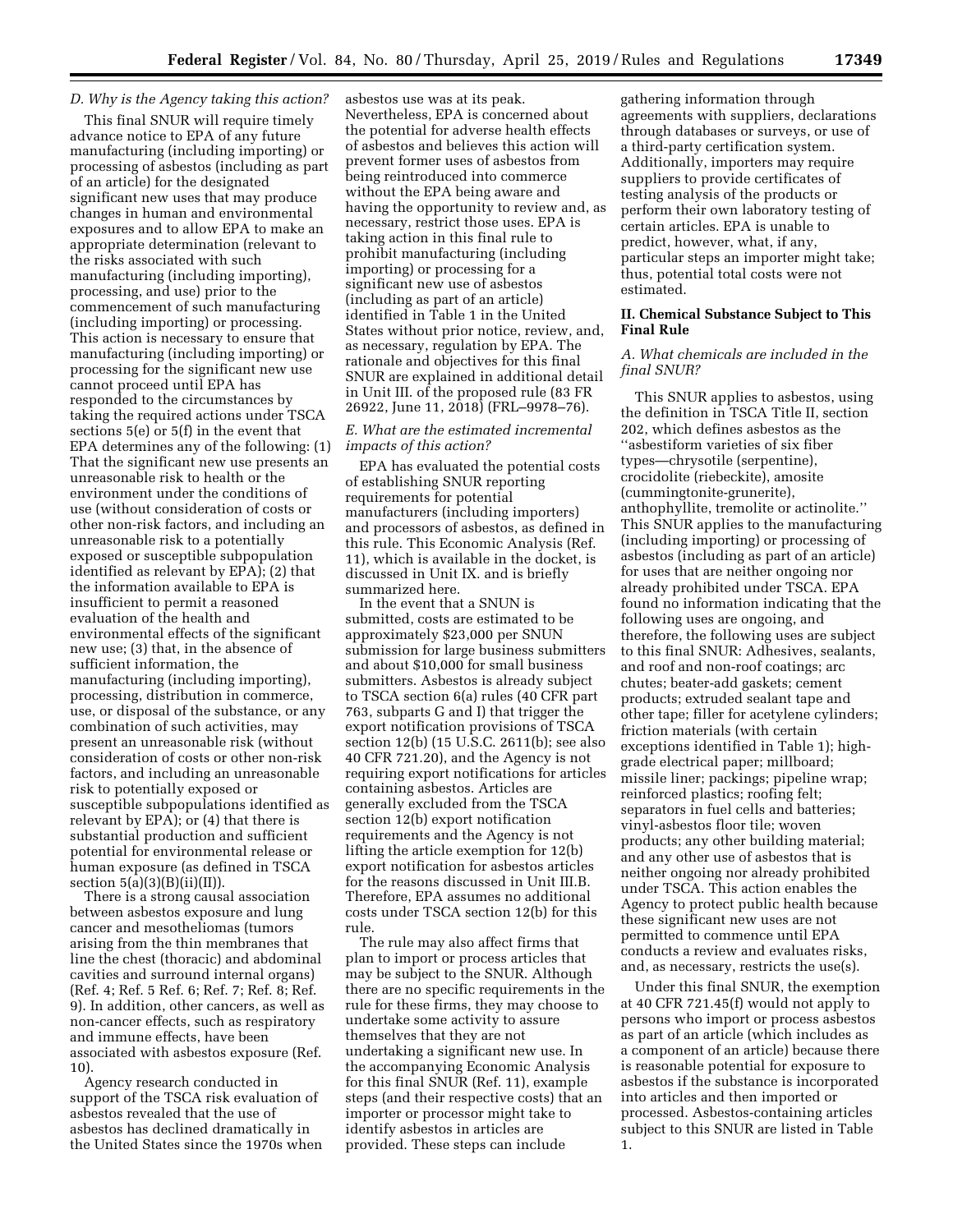# *B. What are the production volumes and uses of asbestos?*

Asbestos has not been mined or otherwise produced in the United States since 2002; therefore, any new raw bulk asbestos used in the United States is imported. According to the U.S. Geological Survey (USGS), approximately 750 metric tons of raw bulk asbestos was imported into the United States in 2018 (Ref. 12). Chrysotile is the only form of raw bulk asbestos currently imported, and the chlor-alkali industry is the only known importer (Ref. 12). EPA did not identify any domestic entity that uses raw bulk asbestos other than the chlor-alkali industry, which uses chrysotile asbestos to fabricate diaphragms for use in chlorine and sodium hydroxide production.

In an effort to identify national import volumes and conditions of use for the asbestos risk evaluation being conducted under TSCA section 6(b)(4)(A), EPA searched a number of available data sources including EPA's Chemical Data Reporting (CDR) database, USGS's Mineral Commodities Summary and the Minerals Yearbook, the U.S. International Trade Commission's Dataweb, the U.S. Customs and Border Protection's Automated Commercial Environment (ACE) system, and the *Use and Market Profile for Asbestos* (Ref. 13). Based on this research, EPA published a preliminary list of information and sources related to asbestos conditions of use prior to a February 2017 public meeting on the scoping efforts for the risk evaluation convened to solicit public comment (see *Preliminary Information on Manufacturing, Processing, Distribution, Use, and Disposal: Asbestos,* Ref. 14). EPA also convened meetings with companies, associated industry groups, chemical users, and other stakeholders to aid in identifying conditions of use and verifying conditions of use identified by EPA.

During the public comment period for the *Preliminary Information on Manufacturing, Processing, Distribution, Use, and Disposal: Asbestos* (Ref. 14), one company identified the use of asbestos-containing gaskets, which are imported, for use during the production of titanium dioxide. During stakeholder discussions another company confirmed importing and distributing brake blocks for use in oil drilling equipment by the oil industry. EPA believes that aftermarket automotive brakes/linings and other vehicle friction products, and other gaskets containing asbestos are also imported, as reported by USGS

(Ref. 15) and also appear in data from ACE; however, the volume of products and the quantity of asbestos within imported products is not fully known. These conditions of use along with the others listed in Table 3 will be subject to the TSCA section 6 risk evaluation.

On June 22, 2017, EPA published the *Scope of the Risk Evaluation for Asbestos* (Ref. 10), which was further refined by the June 2018, *Problem Formulation of the Risk Evaluation for Asbestos* (Ref. 2) issued in conjunction with the June 11, 2018 proposed Asbestos SNUR (83 FR 26922, June 11, 2018) (FRL–9978–76). Each of these three actions provided 60-day comment periods and opportunity for the public and private sector to identify conditions of use of asbestos in the United States. The Agency did not receive additional information from the public comments during the comment period regarding ongoing or discontinued uses of asbestos.

### *C. What are the potential health effects of asbestos?*

Asbestos was listed as a known human carcinogen in the National Toxicology Program's *First Annual Report on Carcinogens* in 1980 (Ref. 16). In 1988, EPA assessed the health hazards and effects caused by exposure to asbestos under the Integrated Risk Information System (IRIS) program and determined that asbestos exposure can lead to lung cancer and mesotheliomas (tumors arising from the thin membranes that line internal organs) (Ref. 5). There is causal association between asbestos and lung cancer and mesotheliomas (Ref. 4; Ref. 6; Ref. 7). EPA also noted in the *Scope of the Risk Evaluation for Asbestos* (Ref. 10) that there is a causal association between exposure to asbestos and cancer of the larynx and cancer of the ovary (Ref. 7). There is also suggestive evidence of a positive association between asbestos and cancer of the pharynx (Ref. 7; Ref. 17), stomach (Ref. 6; Ref. 7), and colorectum (Ref. 4; Ref. 6; Ref. 7; Ref. 17; Ref. 18; Ref. 19). All types of asbestos fibers have been reported to cause mesothelioma (Ref. 7).

Increases in lung cancer mortality have been reported in both workers and residents exposed to various asbestos fiber types as well as fiber mixtures (Ref. 7). There is evidence in *in-vitro,* animal, and human studies that asbestos is genotoxic, meaning asbestos can damage an organism's genetic material (Ref. 6). There is also evidence that asbestos exposure is associated with adverse respiratory system effects, such as asbestosis and immunotoxicity (Ref. 6; Ref. 10).

#### *D. What are the potential routes and sources of exposure to asbestos?*

The greatest risk of exposure to asbestos occurs when the substance is in a friable state, meaning the fibers can be crumbled, pulverized, or reduced to a powder under hand pressure (Ref. 6). During use and over time, non-friable asbestos has the potential to become friable (Ref. 6). For example, testing has shown that non-friable asbestoscontaining material can become friable during use such as cutting, crumbling, and tearing, and as a result of such use, asbestos fibers can be released into the air (Ref. 20). Similarly, non-friable asbestos-containing building materials can release fibers if disturbed during building repair or demolition (Ref. 21). Exposures to workers, consumers and the general population, as well as environmental receptors, may occur from industrial releases and use of asbestos-containing products. Based on EPA's research conducted during the early stages of the TSCA risk evaluation, most of the ongoing uses of asbestos pertain to industrial and commercial uses (Ref. 10).

The primary exposure route for asbestos is inhalation. Asbestos fibers can be released into the air during processing of raw bulk asbestos and asbestos-containing products. Weathering and the disturbance and/or degradation of asbestos-containing products can also cause asbestos fibers to be suspended in air (Ref. 6). Fibers can then enter the lungs through inhalation. Exposures to asbestos can potentially occur via oral and dermal routes; however, EPA anticipates that the most likely exposure route is inhalation.

#### **III. SNUR Rationale and Objectives**

#### *A. Rationale*

As discussed in Unit II. and Unit III. of the proposed rule (83 FR 26922, June 11, 2018) (FRL–9978–76), EPA is concerned about the potential for adverse health effects of asbestos based on established sound scientific data indicating that asbestos is a known human carcinogen. Asbestos was listed as a human carcinogen in the National Toxicology Program's *First Annual Report on Carcinogens* in 1980 (Ref. 16).

Asbestos, in particular chrysotile asbestos, has several useful properties, including low electrical conductivity while maintaining high tensile strength, high friction coefficient, and high resistance to heat (Ref. 19). These properties made asbestos ideal for use in friction materials (*e.g.,* brakes), insulation (*e.g.,* sound, heat, and electrical), and building materials (*e.g.,*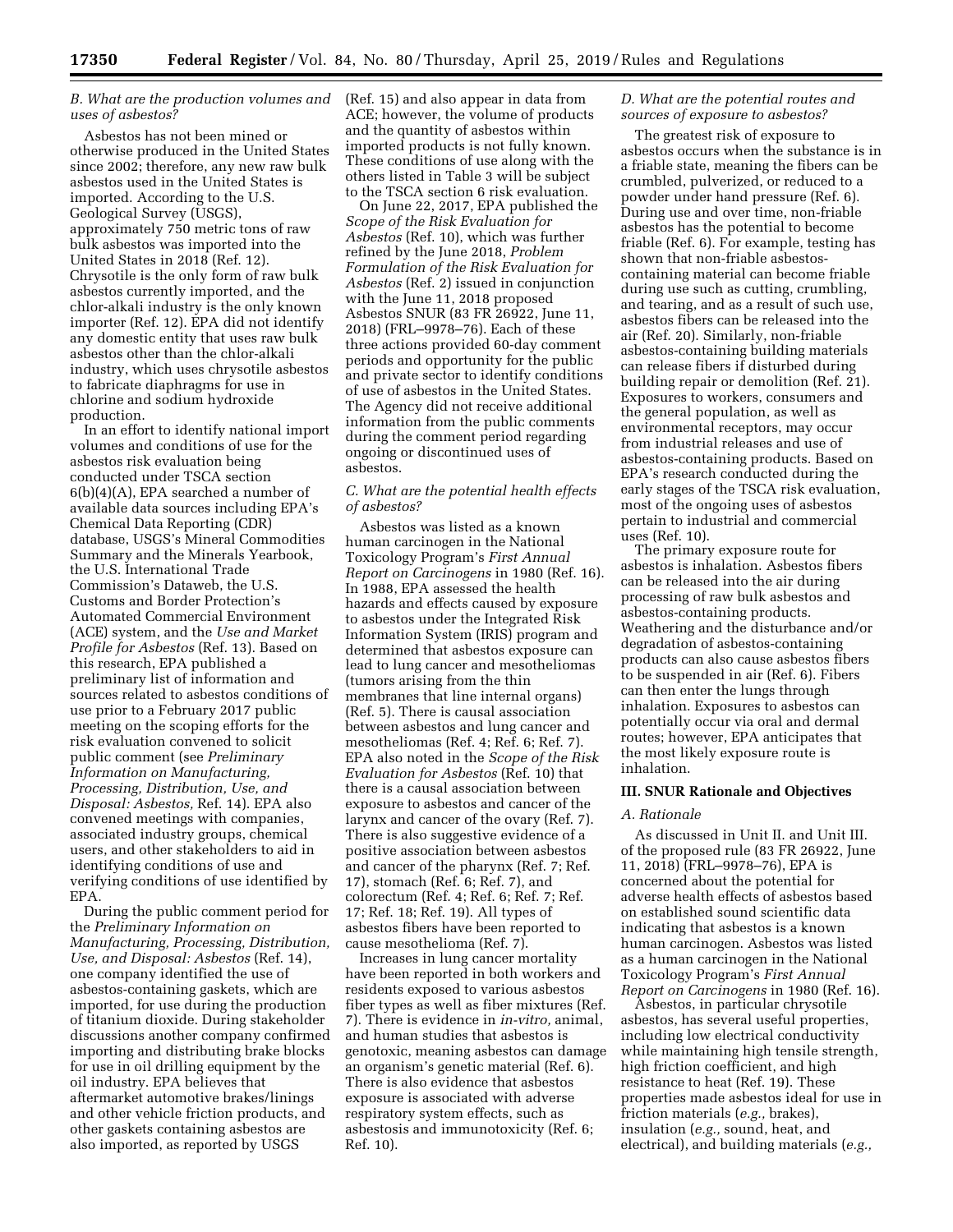cement pipes, roofing compounds, flooring) over the past century. However, the use of asbestos has declined dramatically due to health concerns and consumer preference (Ref. 22), which has led to the elimination of some exposure scenarios associated with such uses. According to USGS, in 1973, national annual consumption, including manufacturing/importing and processing, of raw bulk asbestos peaked around 800,000 metric tons and has since fallen approximately 99 percent to between 300 and 800 metric tons in recent years (Ref. 12). Today, most manufactured products that historically contained asbestos in the United States are now asbestos-free (Ref. 22).

In 1989, EPA published a final rule *Asbestos: Manufacture, Importation, Processing, and Distribution in Commerce Prohibitions* (54 FR 29460, July 12, 1989) (FRL–3476–2), which was intended ''to prohibit, at staged intervals, the future manufacture, importation, processing and distribution in commerce of asbestos in almost all products, as identified in the rule . . .'' and to ''reduce the unreasonable risks presented to human health by exposure to asbestos during activities involving these products.'' The 1989 final rule applied to the asbestos product categories identified in the *Regulatory Impact Analysis of Controls on Asbestos and Asbestos Products* (Ref. 1), which was conducted in support of the rule.

However, the ban against most of the asbestos product categories was partially vacated and remanded to EPA by the Fifth Circuit Court of Appeals in 1991. In addition to the asbestos products that remain banned after the court ruling, which are identified in Table 2 below, any new use of asbestos was also banned. This prohibition on any new uses of asbestos is for uses initiated *for the first time* after August 25, 1989. The purpose of this SNUR is to address the uses of asbestos that began prior to August 25, 1989, for which manufacturing (including importing) and processing are no longer ongoing in the United States but are not prohibited under the 1989 partial ban under TSCA section 6.

TABLE 2—ASBESTOS CONTAINING PRODUCT CATEGORIES BANNED UNDER TSCA SECTION 6

| Product category | Definition (40 CFR 763.163)                                                                                                                                                                                                                                                                                                                                                                                                                                             |  |
|------------------|-------------------------------------------------------------------------------------------------------------------------------------------------------------------------------------------------------------------------------------------------------------------------------------------------------------------------------------------------------------------------------------------------------------------------------------------------------------------------|--|
|                  | Corrugated paper means an asbestos-containing product made of corrugated paper, which is often ce-<br>mented to a flat backing, may be laminated with foils or other materials, and has a corrugated surface.<br>Major applications of asbestos corrugated paper include: Thermal insulation for pipe coverings; block in-<br>sulation; panel insulation in elevators; insulation in appliances; and insulation in low-pressure steam, hot<br>water, and process lines. |  |
|                  | Rollboard means an asbestos-containing product made of paper that is produced in a continuous sheet, is<br>flexible, and is rolled to achieve a desired thickness. Asbestos rollboard consists of two sheets of asbes-<br>tos paper laminated together. Major applications of this product include: Office partitioning; garage pan-<br>eling; linings for stoves and electric switch boxes; and fire-proofing agent for security boxes, safes, and<br>files.           |  |
| Commercial Paper | Commercial paper means an asbestos-containing product that is made of paper intended for use as gen-<br>eral insulation paper or muffler paper. Major applications of commercial papers are insulation against<br>fire, heat transfer, and corrosion in circumstances that require a thin, but durable, barrier.                                                                                                                                                        |  |
|                  | Specialty paper means an asbestos-containing product that is made of paper intended for use as filters for<br>beverages or other fluids or as paper fill for cooling towers. Cooling tower fill consists of asbestos paper<br>that is used as a cooling agent for liquids from industrial processes and air conditioning systems.                                                                                                                                       |  |
|                  | Flooring felt means an asbestos-containing product that is made of paper felt intended for use as an<br>underlayer for floor coverings, or to be bonded to the underside of vinyl sheet flooring.                                                                                                                                                                                                                                                                       |  |
|                  | The commercial uses of asbestos not identified in $\S$ 763.165 the manufacture, importation or processing of<br>which would be initiated for the first time after August 25, 1989.                                                                                                                                                                                                                                                                                      |  |

\* A ''new use'' as defined in 40 CFR 763.163 is distinct from a significant new use per TSCA section 5(a)(2), which is explained for the purposes of this final rule in Table 1.

After the court's ruling in *Corrosion Proof Fittings* v. *EPA,* 947 F.2d 1201 (5th Cir. 1991), only the specific asbestos products identified in Table 2 and new uses of asbestos initiated for the first time after August 25, 1989, remained banned under TSCA. This SNUR keeps these prohibitions in place and would not amend them in any way. In other words, this SNUR does not provide a means by which these prohibited uses under the 1989 partial ban under TSCA section 6 could return to the marketplace.

A significant new use of asbestos includes all uses that were initiated on or before August 25, 1989 (and were not covered by the 1989 partial ban under TSCA section 6) for which manufacturing (including importing) and processing are no longer ongoing in the United States. This SNUR is

designed to complement the existing prohibitions on asbestos and does not alter or displace those prohibitions.

As part of the current asbestos risk evaluation process, the Agency identified conditions of use to be considered under the TSCA risk evaluation. In the proposed Asbestos SNUR (83 FR 26922, June 11, 2018) (FRL–9978–76) and the *Problem Formulation of the Risk Evaluation for Asbestos* (Ref. 2), the Agency identified the following conditions of use to be considered under the TSCA section 6 risk evaluation: Imported raw bulk chrysotile asbestos for the fabrication of diaphragms for use in chlorine and sodium hydroxide production and several imported chrysotile asbestoscontaining materials including sheet gaskets for use in chemical production (*e.g.,* titanium dioxide chemical

production), brake blocks for use in oil drilling, aftermarket automotive brakes/ linings and other vehicle friction products, other gaskets and packing, cement products, and woven products. However, since the problem formulation document and proposed SNUR were published in June 2018, EPA has further refined the conditions of use of asbestos for the TSCA section 6 risk evaluation. Three uses of asbestos—cement products, packings, and woven products—were believed to be possibly ongoing based on import data reported in USGS's 2016 Mineral Yearbook (Ref. 16). EPA further investigated the import data and determined that there is no evidence to support that asbestoscontaining cement products, packings, and woven products are ongoing uses of asbestos, and therefore, these three uses are subject to this final rulemaking.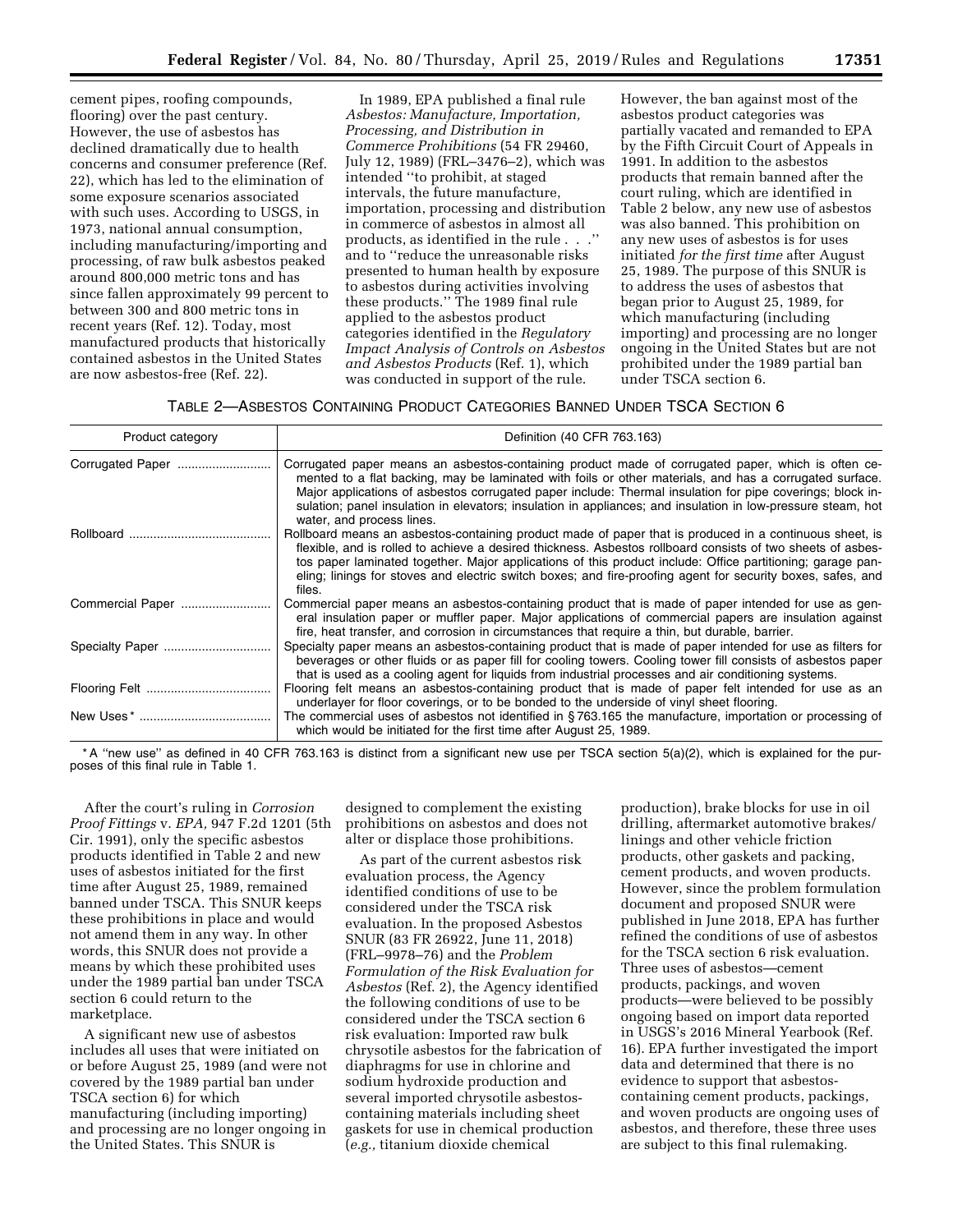In an effort to obtain confirmation that asbestos-containing cement products are imported into the U.S., EPA contacted the last known foreign supplier to North America. After contacting them, the supplier informed the Agency that they do not export asbestos-containing cement to the United States (Ref. 23). The Agency also discussed the use of asbestos cement pipe in the U.S. with the trade organization American Water Works, who provided a written statement that, to their knowledge, asbestos cement pipe is no longer an ongoing use (Ref. 24).

Upon further review of import data, EPA determined that packings and ''woven and knitted fabrics,'' which are reported in USGS's 2016 Minerals Yearbook (Ref. 16) under Harmonized Tariff Schedule (HTS) codes 6812.99.0020 and 6812.99.0004 respectively, were misreported. EPA also determined that the import data suggesting that imported packings contain asbestos pertained to gaskets, not packings. The Agency contacted a potential exporter of asbestos-containing woven products, but the company stated that they do not have customers in the United States (Ref. 25). EPA has included woven products in this SNUR because there is no evidence of ongoing use of woven products.

Based on further outreach and investigation since June 2018, the refined conditions of use of asbestos currently undergoing risk evaluation include: Imported raw bulk chrysotile asbestos for the fabrication of diaphragms for use in chlorine and sodium hydroxide production; and several imported chrysotile asbestoscontaining materials, including sheet gaskets for use in chemical products (*e.g.,* titanium dioxide chemical production), brake blocks used in oil drilling equipment, aftermarket automotive brakes/linings and other vehicle friction products, and other gaskets. Cement products, packings, and woven products have been removed from the risk evaluation since publication of the problem formulation document because no information was found to confirm they are conditions of use. Because additional EPA research indicates that cement products, woven products and packings are not ongoing uses, this SNUR includes them as significant new uses. This SNUR does not identify as significant new uses those uses that EPA believes are currently ongoing in the United States. The conditions of use of asbestos that are undergoing risk evaluation are specific to the chrysotile form only, which is the only known form of asbestos that is still manufactured or

imported into the United States. Therefore, manufacturing, importing, mining, or processing crocidolite (riebeckite), amosite (cummingtonitegrunerite), anthophyllite, tremolite or actinolite for a significant new use of asbestos (including as part of an article) or any use whatsoever requires a significant new use notification to EPA.

In the proposed SNUR, the Agency requested comment on the ongoing uses of asbestos as well as uses that are no longer ongoing (83 FR 26922, June 11, 2018) (FRL–9978–76). EPA received several comments suggesting that the SNUR be revised to include all product uses of asbestos that are no longer ongoing, and some commenters suggested targeting all uses of asbestos except ongoing uses currently under consideration for the asbestos TSCA section 6 risk evaluation (EPA–HQ– OPPT–2018–0159–1269; EPA–HQ– OPPT–2018–0159–1271; EPA–HQ– OPPT–2018–0159–5755; EPA–HQ– OPPT–2018–0159–5886). Considering that asbestos has been used in thousands of applications, EPA recognizes the public's comments on the significant new use rule as originally proposed and whether it covered all uses of asbestos that are no longer ongoing in the United States. The Agency's intent in this final SNUR is to cover all uses of asbestos that are neither ongoing in the United States nor already banned under TSCA. In response to public comment since proposal, the Agency is revising the regulatory text to add another broad use category to ensure all other uses of asbestos that are no longer ongoing and not already prohibited under TSCA are captured in this rulemaking. EPA is explicitly excluding from this rulemaking uses of asbestos that are already prohibited under TSCA through the 1989 partial ban under TSCA section 6 or are currently ongoing. Ongoing uses identified by EPA as conditions of use under consideration for the TSCA section 6 risk evaluation (*i.e.,* imported chrysotile for the fabrication of asbestos diaphragms and the following imported chrysotile products: Sheet gaskets, oilfield brake blocks, aftermarket automotive brakes/ linings, other vehicle friction products, and other gaskets) are not significant new uses of asbestos and therefore would not require a significant new use notice submission to the Agency.

As explained in the proposed rule (83 FR 26922, June 11, 2018) (FRL–9978– 76), as part of the information gathering activity associated with the current asbestos TSCA section 6 risk evaluation, the Agency researched market availability for the asbestos product

categories subject to the 1989 TSCA section 6 ban that was later partially vacated and remanded to EPA. In addition to the asbestos product categories that EPA identified in the proposed SNUR where manufacturing (including importing) and processing for the use is no longer ongoing, the Agency has determined that the product category ''friction materials'' as defined in Table 1 (and with the exceptions noted in Table 1) is also a significant new use of asbestos. While this product category was in the 1989 Regulatory Impacts Analysis (Ref. 1), it was not included in the proposed SNUR because the broad category definition could be viewed as contradictory to uses not subject to the rule—brake blocks in particular. However, in response to public comments, the Agency is including friction materials as defined in Table 1 within the significant new use for asbestos, to encompass all uses that the Agency has determined to be neither ongoing in the United States nor already prohibited under TSCA. The Agency believes it is appropriate to include the product category of ''friction materials'' in the scope of this SNUR and doing so will not create confusion or potentially overlapping definitions.

Table 3 represents the conditions of use for asbestos which are undergoing risk evaluation under TSCA section 6. These uses are ongoing uses that are not covered under the 1989 partial ban under TSCA section 6 nor in this final SNUR. All of the remaining ongoing uses of asbestos are solely for chrysotile asbestos. Ongoing uses identified by EPA as conditions of use under consideration for the TSCA section 6 risk evaluation are not significant new uses of asbestos and therefore are not subject to this rulemaking and would not require a significant new use notice submission to the Agency.

# TABLE 3—CONDITIONS OF USE OF AS-BESTOS THAT ARE NOT SIGNIFICANT NEW USES OF ASBESTOS

| Product category                                                          | Example                                                         |
|---------------------------------------------------------------------------|-----------------------------------------------------------------|
| Asbestos Diaphragms<br>Sheet Gaskets                                      | Chlor-alkali Industry.<br>Chemical Manufac-<br>turing Industry. |
| Oilfield Brake Blocks<br>Aftermarket Auto-<br>motive Brakes/Lin-<br>ings. | Oil Industry.<br>Automotive Industry.                           |
| <b>Other Vehicle Friction</b><br>Products.                                | Automotive Industry.                                            |
| Other Gaskets                                                             | Non-automotive Vehi-<br>cle Industry.                           |

As discussed in Unit 1.C., EPA is conducting a TSCA section 6 risk evaluation for the ongoing uses of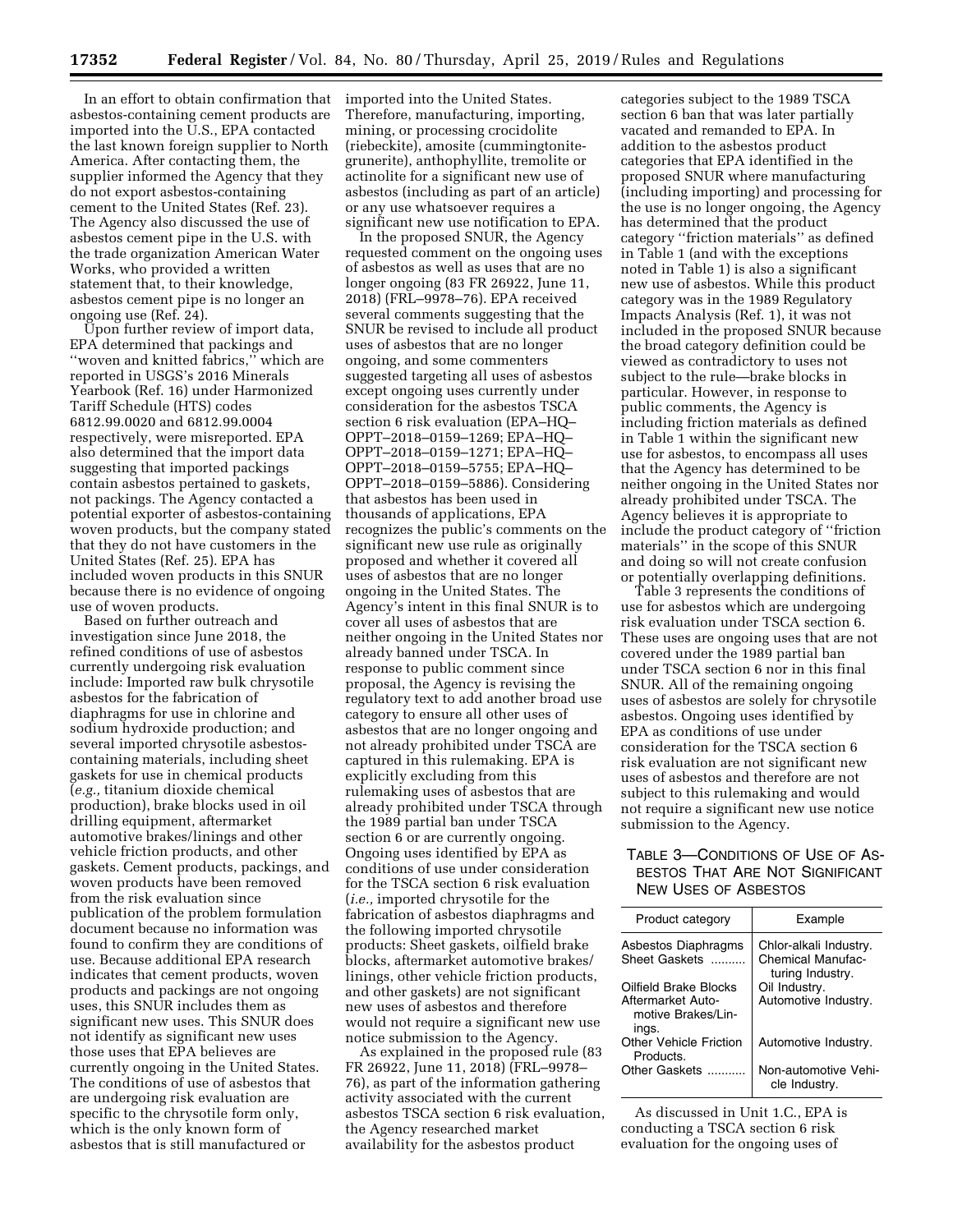asbestos. If a finding of unreasonable risk of injury to health or the environment is determined for any of those ongoing uses listed in Table 3, the Agency is required by statute to pursue risk management action options, including prohibitions on use. Risk management action by the Agency must be proposed within 1 year and finalized within 2 years of publication of the final asbestos risk evaluation document. For more information on the TSCA chemical risk evaluation process, read the *Procedures for Chemical Risk Evaluation Under the Amended Toxic Substances Control Act* final rule (40 CFR 702, subpart B) (82 FR 33726, July 20, 2017) (FRL–9964–38).

In the absence of this rule, the manufacturing (including importing) or processing of asbestos (including as part of an article) for the significant new uses identified in this rule may begin at any time and without prior notice to EPA. EPA is committed to protecting the public from asbestos risks and is concerned that the commencement of the manufacturing (including importing) or processing for the significant new uses of asbestos identified in Table 1 could increase the volume of manufacturing (including importing) and processing of asbestos as well as the magnitude and duration of exposure to humans over that which would otherwise exist currently. EPA has concluded that action on this chemical substance is warranted and therefore determined that any manufacturing (including importing) or processing of asbestos (including as part of an article), using the definition under Title II of TSCA, for any use identified in Table 1 is a significant new use.

The Agency received several public comments on the proposed rule requesting that disposal and recycling of asbestos-containing products (EPA–HQ– OPPT–2018–0159–0437; EPA–HQ– OPPT–2018–0159–4066) as well as asbestos mining (EPA–HQ–OPPT–2018– 0159–4023; EPA–HQ–OPPT–2018– 0159–5886) be addressed. The Agency does not interpret the disposal of asbestos-containing materials to be processing for a significant new use; therefore, such activity does not require a significant new use notice under this final rule. Disposal is considered to be the end of life for a product. By contrast, however, the Agency does interpret recyling to be processing under TSCA, and recycling of any asbestos-containing material for a significant new use of asbestos subject to this rulemaking requires a SNUN. For example, recycling asbestos building material, such as roofing tiles, for reuse is

prohibited without notification, review, and, as necessary, regulation by EPA.

The Agency interprets mining to be production under the TSCA definition of manufacture. Therefore, mining asbestos for a significant new use as identified in this rule would require a SNUN. Mining for the ongoing uses of asbestos, however, would not require a significant new use notice.

Consistent with EPA's past practice for issuing SNURs under TSCA section 5(a)(2), EPA's decision to promulgate a SNUR for a particular chemical use need not be based on an extensive evaluation of the hazard, exposure, or potential risk associated with that use. If a person decides to begin manufacturing (including importing) or processing asbestos (including as part of an article) for a use identified in Table 1, the notice to EPA allows the Agency to evaluate the use according to the specific parameters and circumstances surrounding the conditions of use.

# *B. Rationale for Making Inapplicable the Exemption at 40 CFR 721.45(f) for Persons Who Import or Process Asbestos*

Chemical substances that are part of an article may still result in exposure if the chemical substance has certain physical-chemical properties—as in the case of asbestos, fibers can degrade with use and become friable over time where human exposures can occur leading to increased risks for disease (Ref. 6; Ref. 20; Ref. 21). During use and over time, non-friable asbestos has the potential to become friable (Ref. 6). For example, testing has shown that non-friable asbestos-containing material can become friable during use such as cutting, crumbling, and tearing, and as a result of such use, asbestos fibers can be released into the air (Ref. 20). Similarly, non-friable asbestoscontaining building materials can release fibers if disturbed during building repair or demolition (Ref. 21). Therefore, EPA is making inapplicable the exemption at 40 CFR 721.45(f) for persons who import or process any asbestos as part of an article for the significant new uses of asbestos identified in Table 1. A person who imports or processes asbestos (including as part of an article) for a significant new use would be subject to the SNUN requirements in this rule. No person would be able to begin importing or processing asbestos (including as part of an article) for a significant new use without first submitting a SNUN to EPA and not before the Agency has conducted a review of the notice, made an appropriate determination on the notice, and taken such actions as are required in association with that

determination, including a prohibition on use.

The Agency received several comments suggesting that exported asbestos-containing articles be subject to the notification requirement at TSCA section 12(b) (15 U.S.C. 2611(b)). Considering that this rulemaking addresses uses of asbestos (including as part of an article) that are no longer ongoing, the Agency sees no value in requiring export notification for the uses subject to this rule because such articles of asbestos are neither manufactured, imported, nor processed in the United States. Therefore, the Agency assumes that such articles are not exported. In the event EPA receives a notice for a significant new use of asbestos, the Agency will consider an export notification requirement for that significant new use at that time.

As for the ongoing uses of asbestos that are currently undergoing risk evaluation under TSCA section 6, the Agency feels it is appropriate to consider a TSCA section 12(b) export notification requirement as part of any risk management pursued after completion of the risk evaluation, if an unreasonable risk is determined.

#### *C. Objectives*

Based on the considerations in Unit III.A., EPA wants to achieve the following objectives with regard to the significant new use of asbestos (including as part of an article) as designated in this rule:

1. EPA would receive notice of any person's intent to manufacture (including import) or process asbestos (including as part of an article) for the described significant new use before that activity begins.

2. EPA would have an opportunity to review and evaluate data submitted in a

SNUN before the notice submitter begins manufacturing (including importing) or processing asbestos (including as part of an article) for the described significant new use.

3. EPA would be able to either determine that the significant new use is not likely to present an unreasonable risk, or take necessary regulatory action associated with any other determination before the described significant new use of asbestos (including as part of an article) occurs.

# **IV. Significant New Use Determination**

According to TSCA section 5(a)(2), EPA's determination that a use of a chemical substance is a significant new use must be made after consideration of all relevant factors including: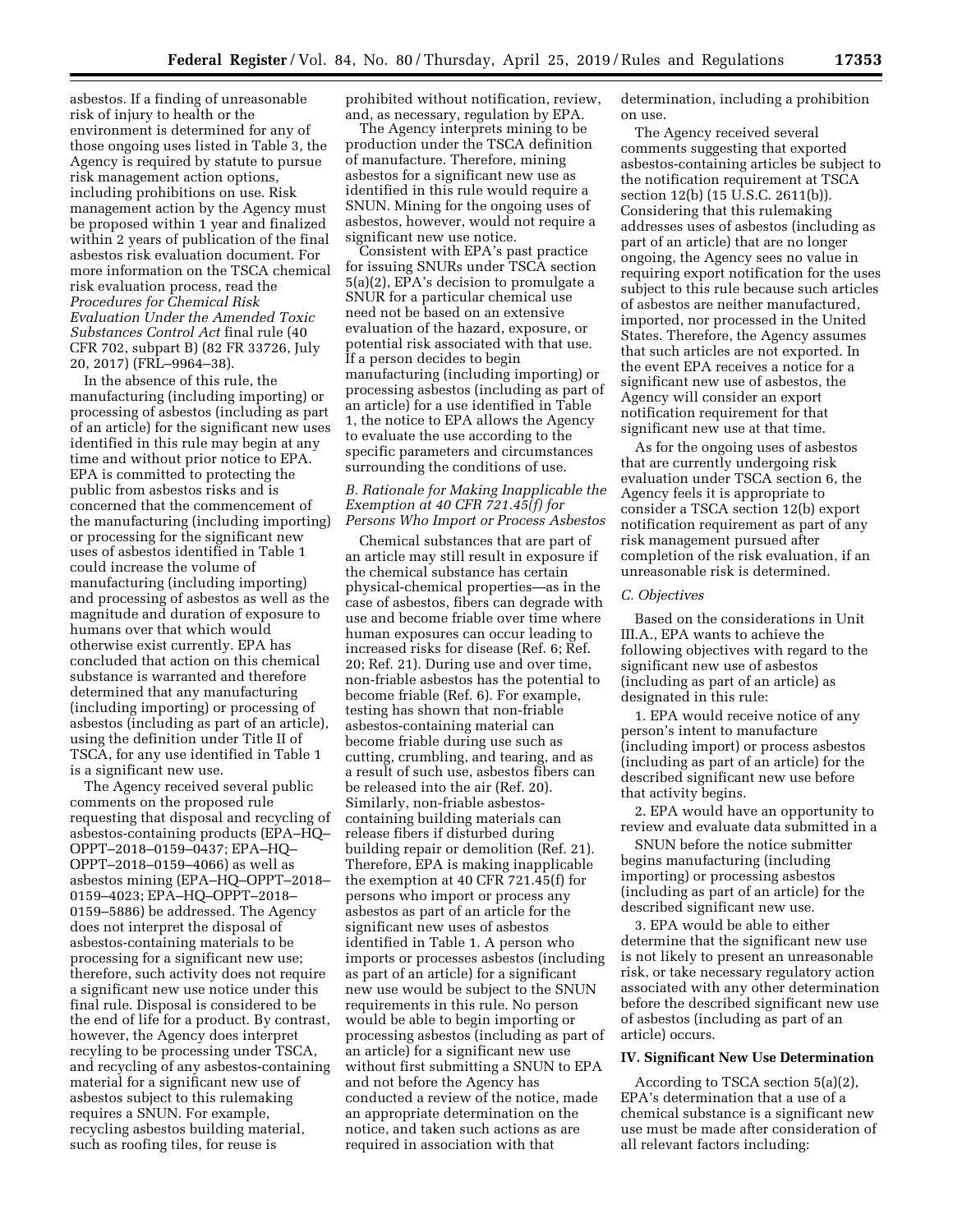1. The projected volume of manufacturing and processing of a chemical substance.

2. The extent to which a use changes the type or form of exposure of human beings or the environment to a chemical substance.

3. The extent to which a use increases the magnitude and duration of exposure of human beings or the environment to a chemical substance.

4. The reasonably anticipated manner and methods of manufacturing, processing, distribution in commerce, and disposal of a chemical substance.

In addition to these factors enumerated in TSCA section 5(a)(2), the statute authorizes EPA to consider any other relevant factors.

Both federal and state environmental protection agencies and occupational safety and health organizations provide existing regulation pertaining to certain aspects of the manufacturing (including importing), processing, use, and/or disposal of asbestos in order to protect consumers, workers, and the environment. EPA believes the significant new uses of asbestos identified in Table 1 could increase the volume of manufacturing (including importing) and processing of asbestos, as well as the duration and magnitude of human and environmental exposure to the substance and reintroduce exposure scenarios that have become obsolete over the past several decades. It is imperative that EPA be notified of any intended significant new use of asbestos identified in Table 1 and be provided the opportunity to evaluate such intended new use. Once a SNUR is finalized, failure to notify EPA and file a SNUN prior to manufacturing (including importing) or processing for a significant new use would constitute a violation of TSCA and would be subject to TSCA section 16 penalties, accordingly.

To determine what would constitute a significant new use of asbestos as discussed in this unit, EPA considered relevant information about the toxicity or expected toxicity of the substance, likely human exposures and environmental releases associated with possible uses, and the four factors listed in TSCA section 5(a)(2). In addition to the factors enumerated in TSCA section 5(a)(2), the statute authorizes EPA to consider any other relevant factors.

The article exemption at 40 CFR 721.45(f) is based on an assumption that people and the environment will generally not be exposed to chemical substances in articles (Ref. 26). However, even when contained in an article, asbestos can become friable over time with use (Ref. 6; Ref. 20; Ref. 21).

Based on this understanding, upon receipt of a SNUN, EPA intends to evaluate the potential risk of exposure to human health and the environment for any intended significant new use of asbestos (including as part of an article). This understanding warrants making the article exemption for submitting a SNUN at 40 CFR 721.45(f) inapplicable to importers or processors of articles containing asbestos. Considering the potential friability of asbestos, even when incorporated in articles, and the health risks associated with exposure to asbestos, EPA affirmatively finds under TSCA section 5(a)(5) that notification is justified by the reasonable potential for exposure to asbestos through the articles subject to this SNUR. EPA intends to evaluate such potential uses whether in the form of an article, or not, for any associated risks or hazards that might exist before those uses would begin. EPA has reason to anticipate that importing or processing asbestos as part of an article would create the potential for exposure to asbestos, and that EPA should have an opportunity to review the intended use before such use could occur.

#### **V. Applicability of General Provisions**

General provisions for SNURs appear in 40 CFR part 721, subpart A. These provisions describe persons subject to the rule, recordkeeping requirements, and exemptions to reporting requirements. Provisions relating to user fees appear in 40 CFR part 700.

According to 40 CFR 721.1(c), persons subject to SNURs must comply with the same notice requirements and EPA regulatory procedures as submitters of Premanufacture Notices (PMNs) under TSCA section 5(a)(1)(A). In particular, these requirements include the information submission requirements of TSCA sections 5(b) and 5(d)(1), the exemptions authorized by TSCA sections  $5(h)(1)$ ,  $(h)(2)$ ,  $(h)(3)$ , and  $(h)(5)$ , and the regulations at 40 CFR part 720.

Once EPA receives a SNUN, EPA must either determine that the significant new use is not likely to present an unreasonable risk of injury or take such regulatory action as is associated with an alternative determination before the manufacturing (including importing) or processing for the significant new use can commence. If EPA determines that the significant new use is not likely to present an unreasonable risk, EPA is required under TSCA section 5(g) to make public, and submit for publication in the **Federal Register**, a statement of EPA's finding.

# **VI. Applicability of Rule to Uses Occurring Before Effective Date of the Final Rule**

EPA designates June 1, 2018 (the date of web posting of the proposed rule) as the cutoff date for determining whether the new use is ongoing. The objective of EPA's approach is to ensure that a person cannot defeat a SNUR by initiating a significant new use before the effective date of the final rule. In developing this rule, EPA has recognized that, given EPA's general practice of posting proposed and final SNURs on its website a week or more in advance of **Federal Register**  publication, this objective could be thwarted even before that publication.

Persons who began commercial manufacturing (including importing) or processing of the chemical substance (to include importing or processing articles and components thereof containing the chemical substance) for a significant new use as of June 1, 2018 would have to cease any such activity upon the effective date of the final rule. To resume their activities, these persons would have to first comply with all applicable SNUR notification requirements and wait until all TSCA prerequisites for the commencement of manufacturing (including importing) or processing have been satisfied (see 55 FR 17376, April 24, 1990 (FRL–3658–5) and 81 FR 85472, November 28, 2016 (FRL–9945–53) for additional information).

### **VII. Development and Submission of Information**

EPA recognizes that TSCA section 5 does not usually require developing new information (*e.g.,* generating test data) before submission of a SNUN; however, there is an exception: Development of information is required where the chemical substance subject to the SNUR is also subject to a rule, order, or consent agreement under TSCA section 4 (see TSCA section 5(b)(1)). Also pursuant to TSCA section 4(h), which pertains to reduction of testing of vertebrate animals, EPA encourages consultation with the Agency on the use of alternative test methods and strategies (also called New Approach Methodologies or NAMs), if available, to generate any recommended test data. EPA encourages dialogue with Agency representatives to help determine how best the submitter can meet both the data needs and the objective of TSCA section 4(h).

In the absence of a TSCA section 4 test rule covering the chemical substance, persons are required to submit only information in their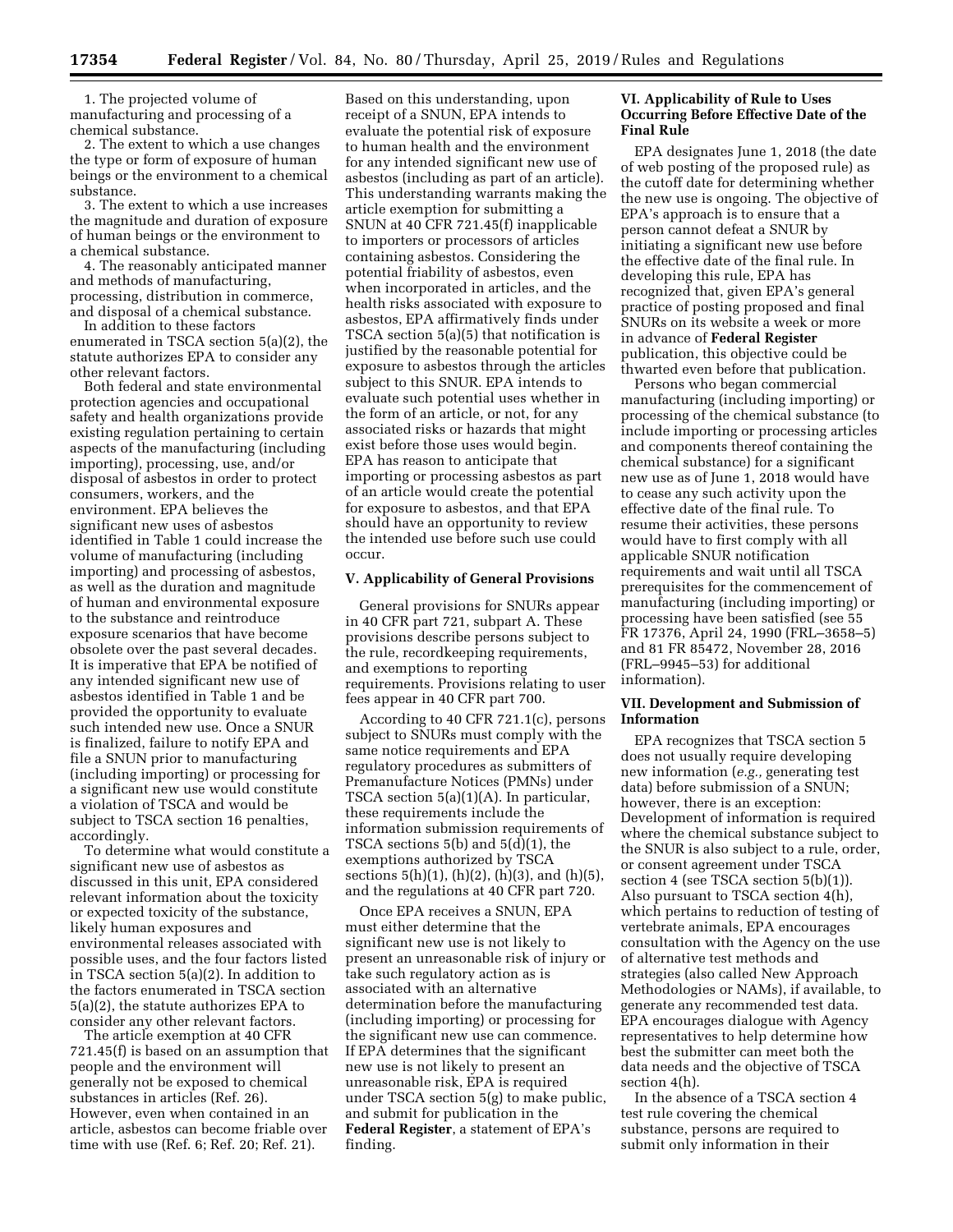possession or control and to describe any other information known to or reasonably ascertainable by them (15 U.S.C. 2604(d); 40 CFR 721.25, and 40 CFR 720.50). However, as a general matter, EPA recommends that SNUN submitters include information that would permit a reasoned evaluation of risks posed by the chemical substance during its manufacturing (including importing), processing, use, distribution in commerce, or disposal. EPA encourages persons to consult with the Agency before submitting a SNUN. As part of this optional pre-notice consultation, EPA would discuss specific information it believes may be useful in evaluating a significant new use.

Submitting a SNUN that does not itself include information sufficient to permit a reasoned evaluation may increase the likelihood that EPA will either respond with a determination that the information available to the Agency is insufficient to permit a reasoned evaluation of the health and environmental effects of the significant new use or, alternatively, that in the absence of sufficient information, the manufacturing (including importing), processing, distribution in commerce, use, or disposal of the chemical substance may present an unreasonable risk of injury.

SNUN submitters should be aware that EPA will be better able to evaluate SNUNs and define the terms of any potentially necessary controls if the submitter provides detailed information on human exposure and environmental releases that may result from the significant new uses of the chemical substance.

# **VIII. SNUN Submissions**

EPA recommends that submitters consult with the Agency prior to submitting a SNUN to discuss what information may be useful in evaluating a significant new use. Discussions with the Agency prior to submission can afford ample time to conduct any tests that might be helpful in evaluating risks posed by the substance. According to 40 CFR 721.1(c), persons submitting a SNUN must comply with the same notice requirements and EPA regulatory procedures as persons submitting a PMN, including submission of test data on health and environmental effects as described in 40 CFR 720.50. SNUNs must be submitted on EPA Form No. 7710–25, generated using e-PMN software, and submitted to the Agency in accordance with the procedures set forth in 40 CFR 721.25 and 40 CFR 720.40. E–PMN software is available

electronically at *[http://www.epa.gov/](http://www.epa.gov/opptintr/newchems)  [opptintr/newchems](http://www.epa.gov/opptintr/newchems)*.

The Agency received several public comments on the proposed asbestos SNUR requesting more explanation regarding the review process of a significant new use notice (EPA–HQ– OPPT–2018–0159–0437; EPA–HQ– OPPT–2018–0159–3224) and the opportunity for public comment on submitted SNUN applications, if any, as well as the Agency's significant new use determinations, if any, for asbestos (EPA–HQ–OPPT–2018–0159–4021; EPA–HQ–OPPT–2018–0159–1270; EPA–HQ–OPPT–2018–0159–5889). The SNUN submission and review process is explained in detail in the Response to Comments document (Ref. 3) and in this unit.

Anyone who plans to manufacture, import, or process asbestos (including as part of an article) for a significant new use identified in the rule is required by TSCA section 5 to provide EPA with notice at least 90 days before initiating the activity. A SNUN submission follows the same process as a PMN for new chemicals. Upon receipt of a significant new use notice, EPA is required by TSCA section 5(d)(2) to publish notification of the intended significant new use in the **Federal Register**. For transparency purposes, in addition, EPA intends to take public comment on any intended significant new use following that public notification.

In general, TSCA section 5 notices require that all reasonably ascertainable information on chemical identity, production volume, byproducts, use, environmental release, disposal practices, and human exposure be included in the notice. In addition, EPA requires that the following information be submitted with the notice: Any health and environmental information in the possession or control of the submitter, parent company or affiliates, and a description of any other applicable information known to or reasonably ascertainable by the submitter (see 40 CFR 720.45 and 40 CFR 720.50 for specific requirements).

EPA risk assessors consider all of this information during the EPA significant new use review process and conduct a detailed analysis with the ultimate goal of identifying and controlling unreasonable risks. EPA uses an integrated approach that draws on knowledge and experience across disciplines to identify and evaluate concerns regarding human health and environmental effects, exposures and releases and impacts. EPA has developed assessment methods, databases, and predictive tools to

evaluate what happens to chemicals when they are used and released to the environment and how workers, citizens, and the environment might be exposed to and affected by these chemicals. These tools are helpful when laboratory studies or monitoring data are not available or need to be supplemented. The Agency can take a range of actions, including prohibition, to ensure the use of the chemical does not present an unreasonable risk to human health or the environment.

SNUNs are reported using the standard electronic PMN form, which allows manufacturers of TSCA chemical substances to use the internet through EPA's Central Data Exchange (CDX), to submit TSCA section 5 notices to EPA (instructions available at *[https://](https://www.epa.gov/reviewing-new-chemicals-under-toxic-substances-control-act-tsca/how-submit-e-pmn) [www.epa.gov/reviewing-new-chemicals](https://www.epa.gov/reviewing-new-chemicals-under-toxic-substances-control-act-tsca/how-submit-e-pmn)[under-toxic-substances-control-act-tsca/](https://www.epa.gov/reviewing-new-chemicals-under-toxic-substances-control-act-tsca/how-submit-e-pmn)  [how-submit-e-pmn](https://www.epa.gov/reviewing-new-chemicals-under-toxic-substances-control-act-tsca/how-submit-e-pmn)*). SNUNs are subject to a 90-day review process similar to that for a PMN. When submitting a SNUN, the submitter should include a cover letter that provides the Code of Federal Regulations citation of the SNUR and identifies the specific significant new use(s) for which the SNUN is being submitted. The fee for each SNUN is \$16,000, except for small businesses the fee is \$2,800 (see 40 CFR 700.45).

#### **IX. Economic Analysis**

# *A. SNUNs*

EPA has evaluated the potential costs of establishing SNUR reporting requirements for potential manufacturers (including importers) and processors of the chemical substance included in this rule (Ref. 11). In the event that a SNUN is submitted, average costs are estimated at approximately \$23,000 per SNUN submission for large business submitters and about \$10,000 for small business submitters. These estimates include the cost to prepare and submit the SNUN (averaging about \$7,300), and the payment of a user fee. Businesses that submit a SNUN would be subject to either a \$16,000 user fee required by 40 CFR 700.45 $(c)(2)(ii)$ , or, if they are a small business, a reduced user fee of \$2,800 (40 CFR 700.45(c)(1)(ii)). Businesses that submit a SNUN are also estimated to incur average costs of \$65 for rule familiarization. First time submitters will incur an average cost of \$123 for CDX registration and associated activities. Companies manufacturing, importing, or processing asbestos or articles containing asbestos will incur an average cost of \$79 for notifying their customers of SNUR regulatory activities. EPA's complete economic analysis is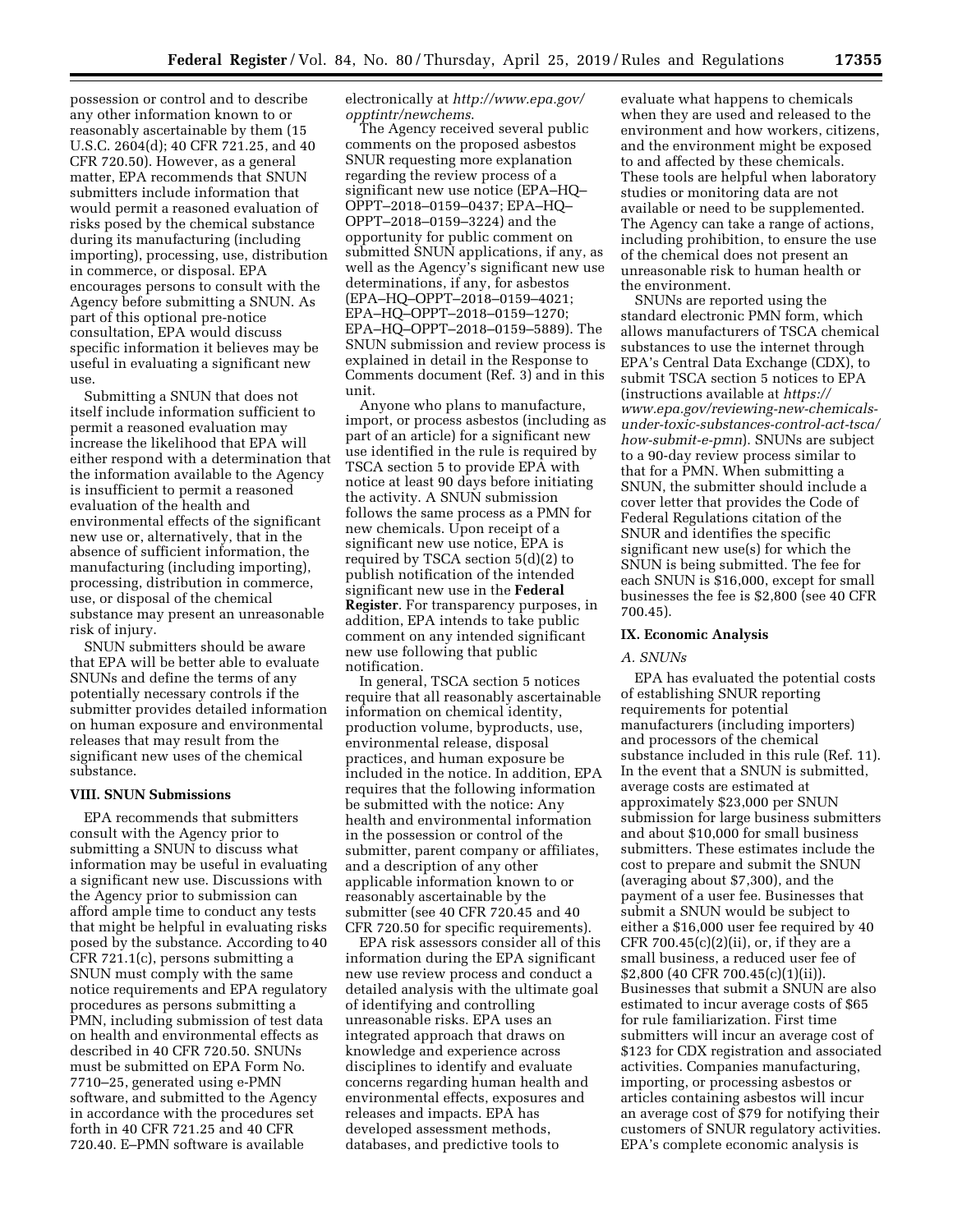available in the public docket for this rule (Ref. 11).

## *B. Export Notification*

Under TSCA section 12(b) and the implementing regulations at 40 CFR part 707, subpart D, exporters must notify EPA if they export or intend to export a chemical substance or mixture for which, among other things, a rule has been proposed or promulgated under TSCA section 5. As explained in Unit I. and Unit III.B., export notifications are required for asbestos, but not for articles containing asbestos. Asbestoscontaining articles are not subject to the export notification requirements; therefore, EPA assumes no additional costs under TSCA section 12(b) for this rule.

# *C. Import or Processing Chemical Substances as Part of an Article*

In making inapplicable the exemption relating to persons that import or process certain chemical substances as part of an article, this action may affect firms that plan to import or process types of articles that may contain the asbestos. Some firms have an understanding of the contents of the articles they import or process. However, EPA acknowledges that importers and processors of articles may have varying levels of knowledge about the chemical content of the articles that they import or process. These parties may need to become familiar with the requirements of the rule. And, while not required by the SNUR, these parties may take additional steps to determine whether the subject chemical substance is part of the articles they are considering for importing or processing. This determination may involve activities such as gathering information from suppliers along the supply chain and/or testing samples of the article itself. Costs vary across the activities chosen and the extent of familiarity a firm has regarding the articles it imports or processes. Cost ranges are presented in the document entitled *Understanding the Costs Associated with Eliminating Exemptions for Articles in SNURs* (Ref. 27). Based on available information, EPA believes that article importers or processors that choose to investigate their products would incur costs at the lower end of the ranges presented in the Economic Analysis. For those companies choosing to undertake actions to assess the composition of the articles they import or process, EPA expects that importers or processors would take actions that are commensurate with the company's perceived likelihood that a chemical substance might be a part of an article

for the significant new uses subject to this rulemaking (identified in Table 1) and the resources it has available. Example activities and their costs are provided in the accompanying Economic Analysis of this rule (Ref. 11).

#### **X. Alternatives**

Before proposing this SNUR, EPA considered the following alternative regulatory action: Promulgate a TSCA section 8(a) Reporting Rule.

Under a TSCA section 8(a) rule, EPA could, among other things, generally require persons to report information to the Agency when they manufacture (including import) or process a chemical substance for a specific use or any use. However, for asbestos, the use of TSCA section 8(a) rather than SNUR authority would have several limitations. First, if EPA were to require reporting under TSCA section 8(a) instead of TSCA section 5(a), that action would not ensure that EPA receives timely advance notice of future manufacturing (including importing) or processing of asbestos (including as part of an article and components thereof) for new uses that may produce changes in human and environmental exposures. Nor would action under 8(a) ensure that an appropriate determination (relevant to the risks of such manufacturing (including importing) or processing) has been issued prior to the commencement of such manufacturing (including importing) or processing. Furthermore, a TSCA section 8(a) rule would not ensure that manufacturing (including importing) or processing for the significant new use cannot proceed until EPA has responded to the circumstances by taking the required actions under TSCA sections 5(e) or 5(f) in the event that EPA determines any of the following: (1) That the significant new use presents an unreasonable risk under the conditions of use (without consideration of costs or other non-risk factors, and including an unreasonable risk to a potentially exposed or susceptible subpopulation identified as relevant by EPA); (2) that the information available to EPA is insufficient to permit a reasoned evaluation of the health and environmental effects of the significant new use; (3) that in the absence of sufficient information, the manufacture (including import), processing, distribution in commerce, use, or disposal of the substance, or any combination of such activities, may present an unreasonable risk (without consideration of costs or other non-risk factors, and including an unreasonable risk to a potentially exposed or susceptible subpopulation identified as

relevant by EPA); or (4) that there is substantial production and sufficient potential for environmental release or human exposure (as defined in TSCA section  $5(a)(3)(B)(ii)(II)$ .

In view of the level of health concerns about asbestos if used for a significant new use, EPA believes that a TSCA section 8(a) rule for this substance would not meet EPA's regulatory objectives.

# **XI. Scientific Standards, Evidence, and Available Information**

EPA has used scientific information, technical procedures, measures, methods, protocols, methodologies, and models consistent with the science standards required under TSCA section 26(h), as applicable, to determine whether a particular use would be a significant new use, based on relevant factors including those listed under TSCA section 5(a)(2). As noted in Unit III., EPA's decision to promulgate a SNUR for a particular chemical use need not be based on an extensive evaluation of the hazard, exposure, or potential risk associated with that use.

The clarity and completeness of the data, assumptions, methods, quality assurance, and analyses employed in EPA's decision are documented, as applicable and to the extent necessary for purposes of this significant new use rule, in Unit II. and in the references cited throughout the preamble of this rule. EPA recognizes, based on the available information, that there is variability and uncertainty in whether any particular significant new use would actually present an unreasonable risk. For precisely this reason, it is appropriate to secure a future notice and review process for these uses, at such time as they are known more definitively. The extent to which the various information, procedures, measures, methods, protocols, methodologies or models used in EPA's decision have been subject to independent verification or peer review is adequate to justify their use, collectively, in the record for a significant new use rule.

### **XII. Response to Public Comment**

The Agency received a total of 17,912 comments in response to the proposed rule under docket ID number EPA–HQ– OPPT–2018–0159. The public comment period began on June 11, 2018 and ended August 10, 2018. Of the 17,912 public comments received, 11,732 are part of a mass mail campaign, 240 are from a second mass mail campaign, 67 are not posted in the public docket due to inappropriate language, and 5,873 individual comments are identified by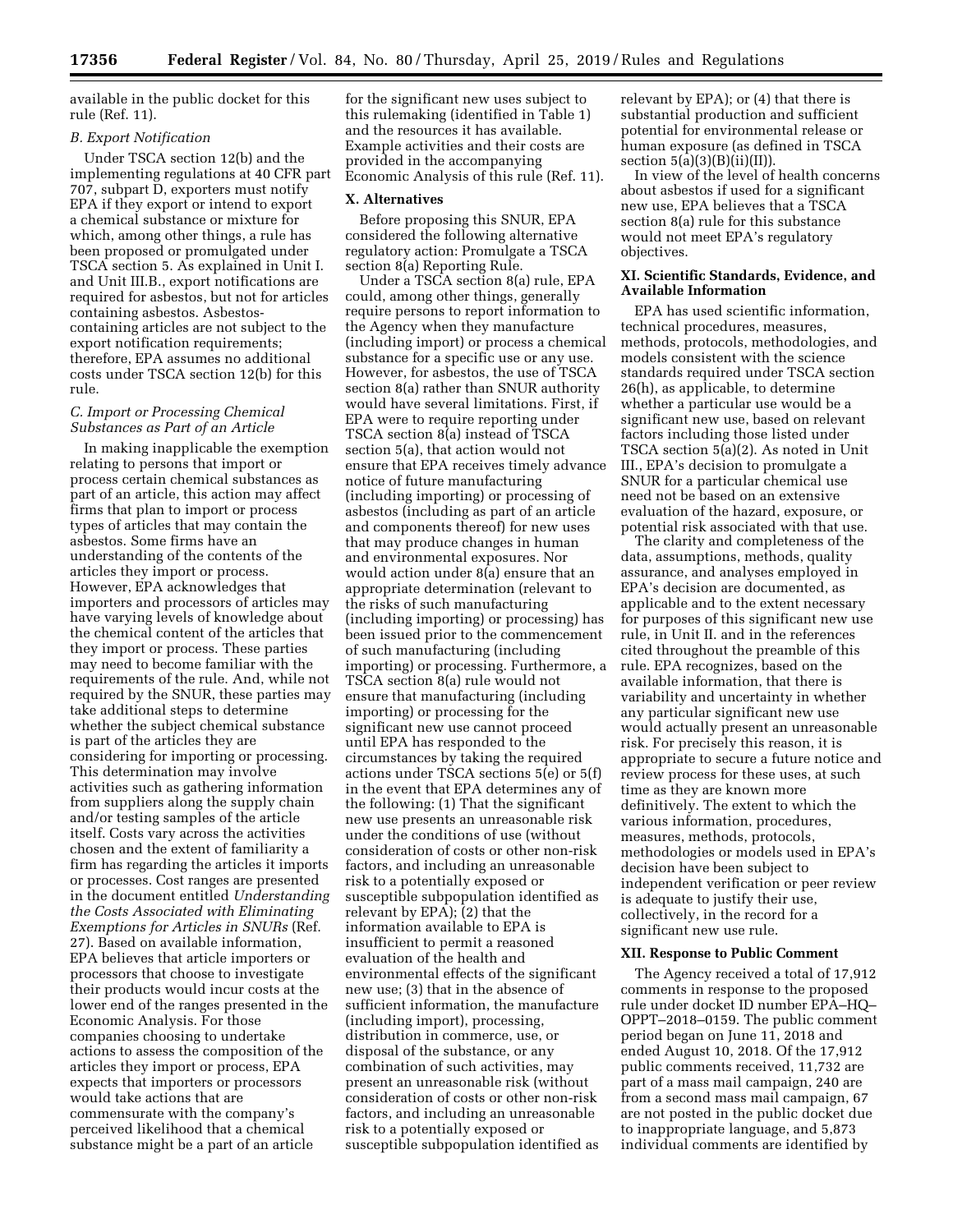ID number, posted in the docket, and available to view on regulations.gov at *[https://www.regulations.gov/](https://www.regulations.gov/docket?D=EPA-HQ-OPPT-2018-0159)  [docket?D=EPA-HQ-OPPT-2018-0159](https://www.regulations.gov/docket?D=EPA-HQ-OPPT-2018-0159)*.

Over 90% (5,386) of the individual comments received on the proposed Asbestos SNUR are anonymous. The majority of comments are generally considered not germane to the proposed rule considering the purpose and effect of the action, but, where appropriate, they are associated with one of the comment topics and addressed in EPA's Response to Comments document (Ref. 3). Upon careful review, EPA has identified the following seven general themes throughout the public comments:

1. The purpose of the proposed Asbestos SNUR.

2. Extend the comment period.

3. Ban asbestos.

4. Explain EPA's review process of Significant New Use Notices.

5. Provide clarification: Recycling and disposal.

6. Broaden the scope of the SNUR.

7. Economic Analysis.

EPA received thousands of comments pertaining to the purpose of the proposed Asbestos SNUR as well as the request that EPA ban the use of asbestos in the United States. Due to the overwhelming number of comments on these two topics, the Agency does not cite each relevant comment by ID number in the Response to Comments document. As for the other public comment topics of the proposed rule listed earlier in this unit, the Agency specifically cites in the Response to Comments document 17 substantive public comments, which may address multiple aspects of the proposed rule.

# **XIII. References**

The following is a listing of the documents that are specifically referenced in this document. The docket, EPA–HQ–OPPT–2018–0159, includes these documents and other information considered by EPA, including documents that are referenced within the documents that are included in the docket, even if the referenced document is not physically located in the docket. For assistance in locating these other documents, please consult the technical person listed under **FOR FURTHER INFORMATION CONTACT**.

- 1. U.S. Environmental Protection Agency. (EPA, 1989). Regulatory Impact Analysis of Controls on Asbestos and Asbestos Products: Final Report: Volume III. (5601989ICF001). Washington, DC: Office of Toxic Substances, U.S. Environmental Protection Agency.
- 2. U.S. Environmental Protection Agency. (EPA, 2018). Problem Formulation of the

Risk Evaluation for Asbestos. Retrieved from *[https://www.epa.gov/sites/](https://www.epa.gov/sites/production/files/2018-06/documents/asbestos_problem_formulation_05-31-18.pdf)  [production/files/2018-06/documents/](https://www.epa.gov/sites/production/files/2018-06/documents/asbestos_problem_formulation_05-31-18.pdf) asbestos*\_*problem*\_*[formulation](https://www.epa.gov/sites/production/files/2018-06/documents/asbestos_problem_formulation_05-31-18.pdf)*\_*05-31- [18.pdf](https://www.epa.gov/sites/production/files/2018-06/documents/asbestos_problem_formulation_05-31-18.pdf)*.

- 3. U.S. Environmental Protection Agency. (EPA, 2019). Response to Comments on the Proposed Asbestos Significant New Use Rule.
- 4. National Toxicology Program. (NTP, 2016). Report on Carcinogens, Fourteenth Edition.; Research Triangle Park, NC: U.S. Department of Health and Human Services, Public Health Service. Retrieved from *[https://ntp.niehs.nih.gov/](https://ntp.niehs.nih.gov/ntp/roc/content/profiles/asbestos.pdf)  [ntp/roc/content/profiles/asbestos.pdf](https://ntp.niehs.nih.gov/ntp/roc/content/profiles/asbestos.pdf)*.
- 5. U.S. Environmental Protection Agency. (EPA, 1988). IRIS summary for asbestos (CASRN 1332–21–4). Washington, DC: Integrated Risk Information System. Retrieved from *[http://cfpub.epa.gov/](http://cfpub.epa.gov/ncea/iris/iris_documents/documents/subst/0371_summary.pdf)  ncea/iris/iris*\_*[documents/documents/](http://cfpub.epa.gov/ncea/iris/iris_documents/documents/subst/0371_summary.pdf) subst/0371*\_*[summary.pdf](http://cfpub.epa.gov/ncea/iris/iris_documents/documents/subst/0371_summary.pdf)*.
- 6. Agency for Toxic Substances and Disease Registry. (ATSDR, 2001). Toxicological profile for asbestos (update). Retrieved from *[https://www.atsdr.cdc.gov/](https://www.atsdr.cdc.gov/ToxProfiles/tp.asp?id=30&tid=4)  [ToxProfiles/tp.asp?id=30&tid=4](https://www.atsdr.cdc.gov/ToxProfiles/tp.asp?id=30&tid=4)*.
- 7. International Agency for Research on Cancer. (IARC, 2012). A review of human carcinogens. Part C: Arsenic, metals, fibres, and dusts IARC Monograph. Lyon, France: World Health Organization. Retrieved from *[http://](http://monographs.iarc.fr/ENG/Monographs/vol100C/mono100C.pdf) [monographs.iarc.fr/ENG/Monographs/](http://monographs.iarc.fr/ENG/Monographs/vol100C/mono100C.pdf) [vol100C/mono100C.pdf](http://monographs.iarc.fr/ENG/Monographs/vol100C/mono100C.pdf)*.
- 8. International Agency for Research on Cancer. (IARC, 1977). IARC monographs on the evaluation of carcinogenic risk of chemicals to man: Asbestos. Lyon, France: World Health Organization. Retrieved from *[http://](http://monographs.iarc.fr/ENG/Monographs/vol1-42/mono14.pdf) [monographs.iarc.fr/ENG/Monographs/](http://monographs.iarc.fr/ENG/Monographs/vol1-42/mono14.pdf) [vol1-42/mono14.pdf](http://monographs.iarc.fr/ENG/Monographs/vol1-42/mono14.pdf)*.
- 9. International Agency for Research on Cancer. (IARC, 1987). Asbestos and certain asbestos compounds IARC Monograph. In IARC Monographs on the Evaluation of Carcinogenic Risks to Humans (pp. 106–116). Lyon, France. Retrieved from *[http://](http://monographs.iarc.fr/ENG/Monographs/suppl7/index.php) [monographs.iarc.fr/ENG/Monographs/](http://monographs.iarc.fr/ENG/Monographs/suppl7/index.php) [suppl7/index.php](http://monographs.iarc.fr/ENG/Monographs/suppl7/index.php)*.
- 10. U.S. Environmental Protection Agency. (EPA, 2017). Scope of the Risk Evaluation for Asbestos. Retrieved from *[https://www.regulations.gov/](https://www.regulations.gov/document?D=EPA-HQ-OPPT-2016-0736-0086)  [document?D=EPA-HQ-OPPT-2016-0736-](https://www.regulations.gov/document?D=EPA-HQ-OPPT-2016-0736-0086)  [0086](https://www.regulations.gov/document?D=EPA-HQ-OPPT-2016-0736-0086)*.
- 11. U.S. Environmental Protection Agency. (EPA, 2019). Economic Analysis for the Significant New Use Rule for Asbestos— Final Rule.
- 12. U.S. Geological Survey. (USGS, 2018). Mineral Commodity Summaries 2019. Washington, DC: U.S. Department of the Interior. Retrieved from *[https://](https://minerals.usgs.gov/minerals/pubs/commodity/asbestos/mcs-2019-asbes.pdf) [minerals.usgs.gov/minerals/pubs/](https://minerals.usgs.gov/minerals/pubs/commodity/asbestos/mcs-2019-asbes.pdf) [commodity/asbestos/mcs-2019](https://minerals.usgs.gov/minerals/pubs/commodity/asbestos/mcs-2019-asbes.pdf) [asbes.pdf](https://minerals.usgs.gov/minerals/pubs/commodity/asbestos/mcs-2019-asbes.pdf)*.
- 13. U.S. Environmental Protection Agency. (EPA, 2017). Use and Market Profile for Asbestos. Retrieved from *[https://](https://www.regulations.gov/document?D=EPA-HQ-OPPT-2016-0736-0085) [www.regulations.gov/document?D=EPA-](https://www.regulations.gov/document?D=EPA-HQ-OPPT-2016-0736-0085)[HQ-OPPT-2016-0736-0085](https://www.regulations.gov/document?D=EPA-HQ-OPPT-2016-0736-0085)*.
- 14. U.S. Environmental Protection Agency. (EPA, 2017). Preliminary Information on

Manufacturing, Processing, Distribution, Use, and Disposal: Asbestos. Retrieved from *[https://www.regulations.gov/](https://www.regulations.gov/document?D=EPA-HQ-OPPT-2016-0736-0005) [document?D=EPA-HQ-OPPT-2016-0736-](https://www.regulations.gov/document?D=EPA-HQ-OPPT-2016-0736-0005)  [0005](https://www.regulations.gov/document?D=EPA-HQ-OPPT-2016-0736-0005)*.

- 15. U.S. Geological Survey. (USGS, 2017). Mineral Commodity Summaries: Asbestos. Retrieved from *[https://](https://minerals.usgs.gov/minerals/pubs/commodity/asbestos/mcs-2017-asbes.pdf) [minerals.usgs.gov/minerals/pubs/](https://minerals.usgs.gov/minerals/pubs/commodity/asbestos/mcs-2017-asbes.pdf) [commodity/asbestos/mcs-2017](https://minerals.usgs.gov/minerals/pubs/commodity/asbestos/mcs-2017-asbes.pdf) [asbes.pdf](https://minerals.usgs.gov/minerals/pubs/commodity/asbestos/mcs-2017-asbes.pdf)*.
- 16. National Toxicology Program. (NTP, 1980). First Annual Report on Carcinogens. Retrieved from *[https://](https://ntrl.ntis.gov/NTRL/dashboard/searchResults/titleDetail/PB84122852.xhtml) [ntrl.ntis.gov/NTRL/dashboard/](https://ntrl.ntis.gov/NTRL/dashboard/searchResults/titleDetail/PB84122852.xhtml)  [searchResults/titleDetail/](https://ntrl.ntis.gov/NTRL/dashboard/searchResults/titleDetail/PB84122852.xhtml) [PB84122852.xhtml](https://ntrl.ntis.gov/NTRL/dashboard/searchResults/titleDetail/PB84122852.xhtml)*.
- 17. National Research Council. (NRC, 2006). Asbestos: Selected cancers. Institute of Medicine (US) Committee on Asbestos: Selected Health Effects. Washington, DC: The National Academies Press.
- 18. National Research Council. (NRC, 1983). Drinking Water and Health. Washington, DC: Safe Drinking Water Committee, Board on Toxicology and Environmental Health Hazards. Retrieved from *[http://](http://dx.doi.org/10.17226/326) [dx.doi.org/10.17226/326](http://dx.doi.org/10.17226/326)*.
- 19. U.S. Environmental Protection Agency. (EPA, 1980). Ambient water quality criteria for asbestos EPA Report. (EPA/ 440/5–80/022). Washington, DC.
- 20. Anderson, P.H. and Farino, W.J. (1982). Analysis of Fiber Release from Certain Asbestos Products. Draft Final Report. Prepared by GCA Corporation for the U.S. Environmental Protection Agency. Retrieved from *[https://nepis.epa.gov/](https://nepis.epa.gov/Exe/ZyPDF.cgi/9101PBZ6.PDF?Dockey=9101PBZ6.PDF) [Exe/ZyPDF.cgi/9101PBZ6.PDF?](https://nepis.epa.gov/Exe/ZyPDF.cgi/9101PBZ6.PDF?Dockey=9101PBZ6.PDF) [Dockey=9101PBZ6.PDF](https://nepis.epa.gov/Exe/ZyPDF.cgi/9101PBZ6.PDF?Dockey=9101PBZ6.PDF)*.
- 21. 40 CFR part 61, subpart M, Asbestos National Emission Standards for Hazardous Air Pollutants (NESHAP). Retrieved from *[https://www.govinfo.gov/](https://www.govinfo.gov/content/pkg/CFR-2015-title40-vol9/pdf/CFR-2015-title40-vol9-part61-subpartM.pdf) [content/pkg/CFR-2015-title40-vol9/pdf/](https://www.govinfo.gov/content/pkg/CFR-2015-title40-vol9/pdf/CFR-2015-title40-vol9-part61-subpartM.pdf)  [CFR-2015-title40-vol9-part61](https://www.govinfo.gov/content/pkg/CFR-2015-title40-vol9/pdf/CFR-2015-title40-vol9-part61-subpartM.pdf) [subpartM.pdf](https://www.govinfo.gov/content/pkg/CFR-2015-title40-vol9/pdf/CFR-2015-title40-vol9-part61-subpartM.pdf)*.
- 22. Virta, R. (2011). Asbestos. Kirk-Othmer Encyclopedia of Chemical Technology. Retrieved from *[http://](http://onlinelibrary.wiley.com/doi/10.1002/0471238961.0119020510151209.a01.pub3/pdf) [onlinelibrary.wiley.com/doi/10.1002/](http://onlinelibrary.wiley.com/doi/10.1002/0471238961.0119020510151209.a01.pub3/pdf)  [0471238961.0119020510151209.](http://onlinelibrary.wiley.com/doi/10.1002/0471238961.0119020510151209.a01.pub3/pdf) [a01.pub3/pdf](http://onlinelibrary.wiley.com/doi/10.1002/0471238961.0119020510151209.a01.pub3/pdf)*.
- 23. U.S. Environmental Protection Agency. (EPA, 2018). Chemical Use Outreach Phone Call with Mexalit and EPA to Discuss Asbestos in Products Exported to the United States.
- 24. American Water Works Association. (AWWA, March 21, 2019). Letter regarding Asbestos; Significant New Use Rule, Docket No. EPA–HQ–OPPT–2018– 0159.
- 25. U.S. Environmental Protection Agency. (EPA, 2018). Chemical Use Outreach Phone Call with Textiles Técnicos and EPA to Discuss Asbestos in Products Exported to the United States.
- 26. U.S. Environmental Protection Agency. (EPA, 1984). Significant New Uses of Chemical Substances; Certain Chemicals. 49 FR 35014, September 5, 1984 (FRL– 2541–8).
- 27. U.S. Environmental Protection Agency. (EPA, 2013). Understanding the Costs Associated with Eliminating Exemptions for Articles in SNURs. May 1, 2013.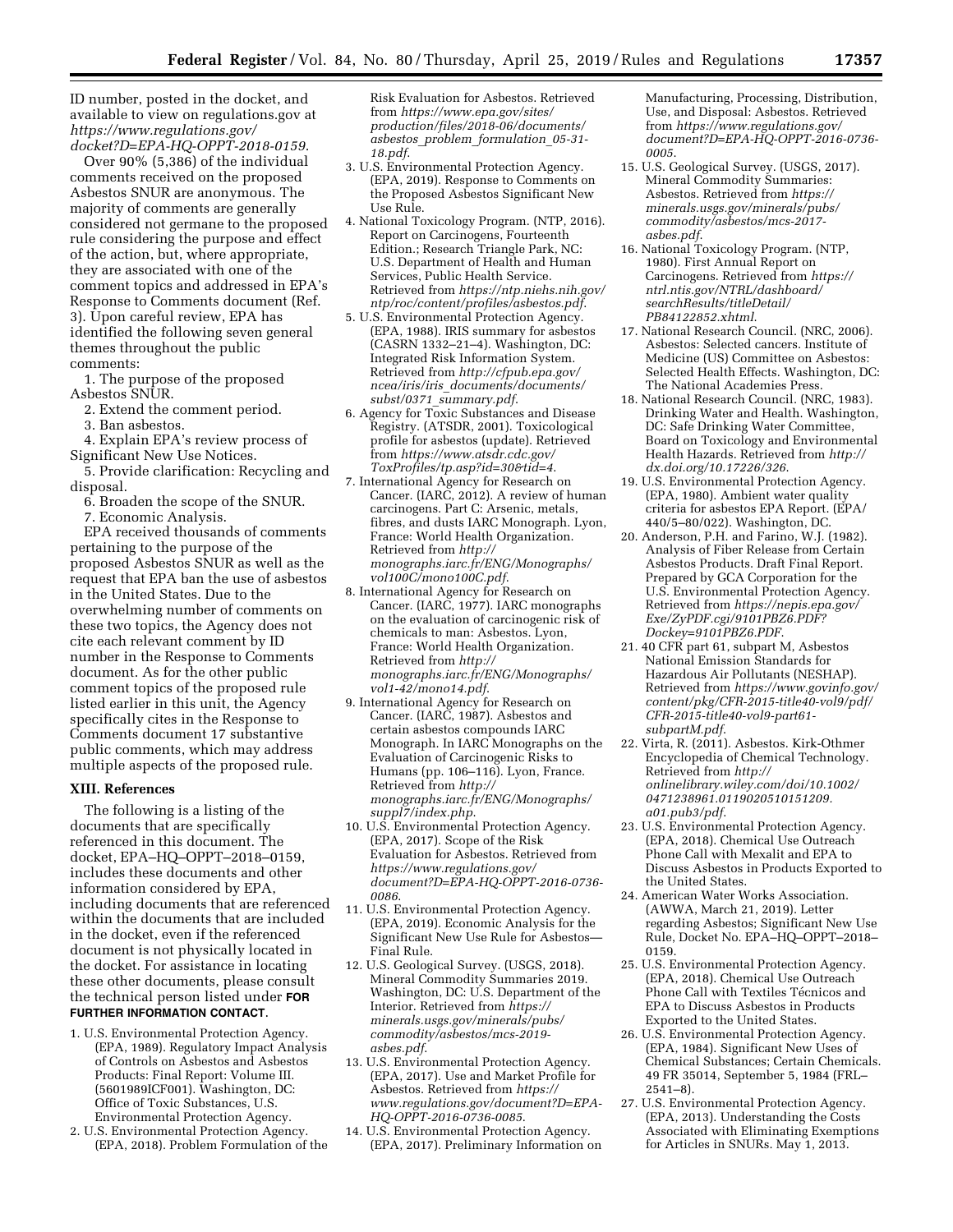# **XIV. Statutory and Executive Order Reviews**

Additional information about these statutes and Executive Orders can be found at *[http://www2.epa.gov/laws](http://www2.epa.gov/laws-regulations/laws-and-executive-orders)[regulations/laws-and-executive-orders](http://www2.epa.gov/laws-regulations/laws-and-executive-orders)*.

*A. Executive Order 12866: Regulatory Planning and Review and Executive Order 13563: Improving Regulation and Regulatory Review* 

This action is not a significant regulatory action under Executive Orders 12866 (58 FR 51735, October 4, 1993) and 13563 (76 FR 3821, January 21, 2011, and was therefore not submitted to the Office of Management and Budget (OMB) for review.

*B. Executive Order 13771: Reducing Regulations and Controlling Regulatory Costs* 

This action is not expected to be a regulatory action subject to Executive Order 13771 (82 FR 9339, February 3, 2017), because this action is not a significant regulatory action under Executive Order 12866.

# *C. Paperwork Reduction Act (PRA)*

According to PRA, 44 U.S.C. 3501 *et seq.,* an agency may not conduct or sponsor, and a person is not required to respond to a collection of information that requires OMB approval under the PRA, unless it has been approved by OMB and displays a currently valid OMB control number. The OMB control numbers for EPA's regulations in Title 40 of the CFR, after appearing in the **Federal Register**, are listed in 40 CFR part 9, and included on the related collection instrument, or form, as applicable. EPA is amending the table in 40 CFR part 9 to list the OMB approval number for the information collection requirements contained in this action. This listing of the OMB control numbers and their subsequent codification in the CFR satisfies the display requirements of PRA and OMB's implementing regulations at 5 CFR part 1320. This Information Collection Request (ICR) was previously subject to public notice and comment prior to OMB approval, and given the technical nature of the table, EPA finds that further notice and comment to amend it is unnecessary. As a result, EPA finds that there is ''good cause'' under section 553(b)(3)(B) of the Administrative Procedure Act (5 U.S.C. 553(b)(3)(B)) to amend this table without further notice and comment.

This action does not impose any burden requiring additional OMB approval. Burden is defined in 5 CFR 1320.3(b). The information collection activities associated with existing chemical SNURs are already approved

under OMB control number 2070–0038 (EPA ICR No. 1188); and the information collection activities associated with export notifications are already approved under OMB control number 2070–0030 (EPA ICR No. 0795). If an entity were to submit a SNUN to the Agency, the burden is estimated to be approximately 100 hours per response (slightly less for submitters who have already registered to use the electronic submission system). This burden estimate includes the time needed to review instructions, search existing data sources, gather and maintain the data needed, and complete, review, and submit the required information.

Send any comments about the accuracy of the burden estimate, and any suggested methods for minimizing respondent burden, including through the use of automated collection techniques, to the Director, Regulatory Support Division, Office of Mission Support (2822T), Environmental Protection Agency, 1200 Pennsylvania Ave. NW, Washington, DC 20460–0001. Please remember to include the OMB control number in any correspondence, but do not send any completed regulatory submissions to this address.

#### *D. Regulatory Flexibility Act (RFA)*

Pursuant to section 605(b) of the RFA, 5 U.S.C. 601 *et seq.,* I certify that promulgation of this SNUR would not have a significant economic impact on a substantial number of small entities. The rationale supporting this conclusion is as follows.

A SNUR applies to any person (including small or large entities) who intends to engage in any activity described in the rule as a ''significant new use.'' By definition of the word ''new'' and based on all information currently available to EPA, it appears that no small or large entities presently engage in such activities. Since this SNUR will require a person who intends to engage in such activity in the future to first notify EPA by submitting a SNUN, no economic impact will occur unless someone files a SNUN to pursue a significant new use in the future or forgoes profits by avoiding or delaying the significant new use. Although some small entities may decide to conduct such activities in the future, EPA cannot presently determine how many, if any, there may be. However, EPA's experience to date is that, in response to the promulgation of SNURs covering over 1,000 chemical substances, the Agency receives only a handful of notices per year. During the six-year period from 2005–2010, only three submitters self-identified as small in

their SNUN submissions (Ref. 11). EPA believes the cost of submitting a SNUN is relatively small compared to the cost of developing and marketing a chemical new to a firm or marketing a new use of the chemical and that the requirement to submit a SNUN generally does not have a significant economic impact.

Therefore, EPA believes that the potential economic impact of complying with this SNUR is not expected to be significant or adversely impact a substantial number of small entities. In a SNUR that published as a final rule on August 8, 1997 (62 FR 42690) (FRL– 5735–4), the Agency presented its general determination that proposed and final SNURs are not expected to have a significant economic impact on a substantial number of small entities.

# *E. Unfunded Mandates Reform Act (UMRA)*

Based on EPA's experience with SNURs, State, local, and Tribal governments have not been impacted by these rulemakings, and EPA does not have any reason to believe that any State, local, or Tribal government would be impacted by this rulemaking. As such, the requirements of sections 202, 203, 204, or 205 of UMRA, 2 U.S.C. 1531–1538, do not apply to this action.

# *F. Executive Order 13132: Federalism*

This action will not have federalism implications as specified in Executive Order 13132 (64 FR 43255, August 10, 1999), because it will not have substantial direct effect on States, on the relationship between the national government and the States, or on the distribution of power and responsibilities among the various levels of government.

# *G. Executive Order 13175: Consultation and Coordination With Indian Tribal Governments*

This action does not have tribal implications as specified in Executive Order 13175 (65 FR 67249, November 9, 2000), because it will not have any effect on tribal governments, on the relationship between the Federal Government and the Indian tribes, or on the distribution of power and responsibilities between the Federal Government and Indian tribes.

# *H. Executive Order 13045: Protection of Children From Environmental Health Risks and Safety Risks*

This action is not subject to Executive Order 13045 (62 FR 19885, April 23, 1997) because it is not economically significant as defined in Executive Order 12866, and because EPA does not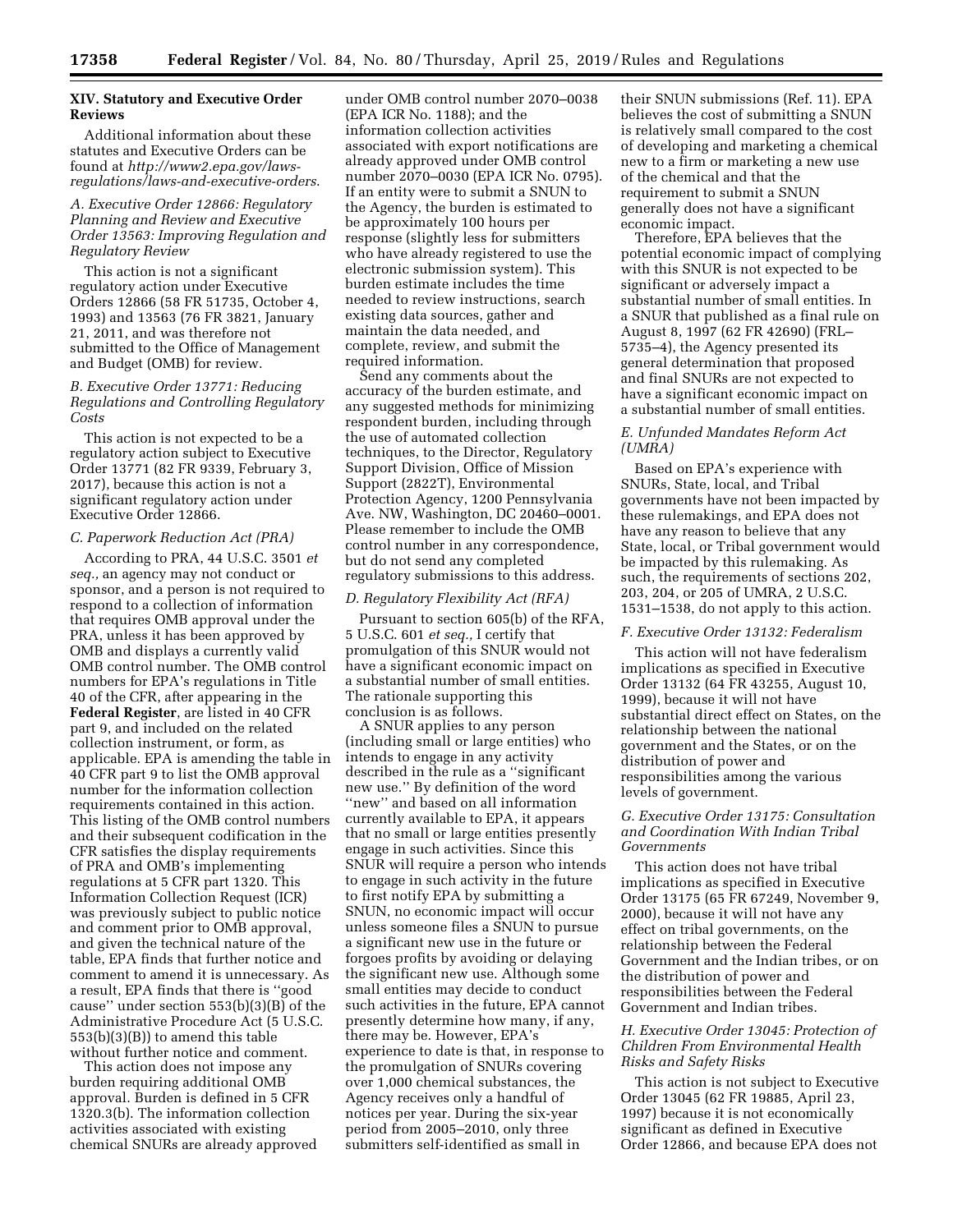believe the environmental health or safety risks addressed by this action present a disproportionate risk to children. EPA interprets Executive Order 13045 as applying only to those regulatory actions that concern environmental health or safety risks that EPA has reason to believe may disproportionately affect children, per the definition of ''covered regulatory action'' in section 2–202 of the Executive Order. This SNUR will prohibit the discontinued uses of asbestos from restarting without EPA having an opportunity to evaluate each intended use (*i.e.,* significant new use) for potential risks to health and the environment and take any necessary regulatory action, as appropriate.

# *I. Executive Order 13211: Actions Concerning Regulations That Significantly Affect Energy Supply, Distribution, or Use*

This action is not a ''significant energy action'' as defined in Executive Order 13211 (66 FR 28355, May 22, 2001), because it is not likely to have any effect on energy supply, distribution, or use.

# *J. National Technology Transfer and Advancement Act (NTTAA)*

This rulemaking does not involve any technical standards and is therefore not subject to considerations under section 12(d) of NTTAA, 15 U.S.C. 272 note.

# *K. Executive Order 12898: Federal Actions To Address Environmental Justice in Minority Populations and Low-Income Populations*

This action will not have disproportionately high and adverse human health or environmental effects on minority or low-income populations as specified in Executive Order 12898 (59 FR 7629, February 16, 1994). This action does not affect the level of protection provided to human health or the environment.

#### *L. Congressional Review Act (CRA)*

This action is subject to the CRA, 5 U.S.C. 801–808, and EPA will submit a rule report to each House of the Congress and to the Comptroller General of the United States. This action is not a ''major rule'' as defined by 5 U.S.C. 804(2).

# **List of Subjects**

# *40 CFR Part 9*

Environmental protection, Reporting and recordkeeping requirements.

# *40 CFR Part 721*

Environmental protection, Chemicals, Hazardous substances, Imports,

Labeling, Occupational safety and health, Reporting and recordkeeping requirements.

# Dated: April 17, 2019. **Alexandra Dapolito Dunn,**

*Assistant Administrator, Office of Chemical Safety and Pollution Prevention.* 

Therefore, 40 CFR parts 9 and 721 are amended as follows:

# **PART 9—[AMENDED]**

■ 1. The authority citation for part 9 continues to read as follows:

**Authority:** 7 U.S.C. 135 *et seq.,* 136–136y; 15 U.S.C. 2001, 2003, 2005, 2006, 2601–2671; 21 U.S.C. 331j, 346a, 348; 31 U.S.C. 9701; 33 U.S.C. 1251 *et seq.,* 1311, 1313d, 1314, 1318, 1321, 1326, 1330, 1342, 1344, 1345 (d) and (e), 1361; E.O. 11735, 38 FR 21243, 3 CFR, 1971–1975 Comp. p. 973; 42 U.S.C. 241, 242b, 243, 246, 300f, 300g, 300g–1, 300g–2, 300g–3, 300g–4, 300g–5, 300g–6, 300j–1, 300j–2, 300j–3, 300j–4, 300j–9, 1857 *et seq.,*  6901–6992k, 7401–7671q, 7542, 9601–9657, 11023, 11048.

■ 2. In § 9.1, add in numerical order under the undesignated center heading ''Significant New Uses of Chemical Substances'' and entry for ''721.11095'' to read as follows:

#### **§ 9.1 OMB approvals under the Paperwork Reduction Act.**

\* \* \* \* \*

|         | 40 CFR citation |                   | OMB control No.                         |         |
|---------|-----------------|-------------------|-----------------------------------------|---------|
| $\star$ | $\star$         | $\star$           | ÷                                       | ÷       |
|         |                 | <b>Substances</b> | <b>Significant New Uses of Chemical</b> |         |
| $\star$ | $\star$         | $\star$           | $\star$                                 | $\star$ |
|         | 721.11095       |                   | 2070-0012                               |         |

\* \* \* \* \*

# \* \* \* \* \* **PART 721—[AMENDED]**

■ 3. The authority citation for part 721 continues to read as follows:

**Authority:** 15 U.S.C. 2604, 2607, and 2625(c).

#### ■ 4. Add § 721.11095 to read as follows:

# **§ 721.11095 Asbestos.**

(a) *Chemical substance and significant new use subject to reporting.*  (1) The chemical substance identified as asbestos (as defined by 15 U.S.C. 2642(3) as the asbestiform varieties of chrysotile (serpentine), crocidolite (riebeckite), amosite (cummingtonitegrunerite), anthophyllite, tremolite or actinolite) is subject to reporting under

this section for the significant new use described in paragraph (a)(2) of this section except as provided by paragraph (a)(3) of this section.

(2) Except as provided by paragraph (a)(3) of this section, the significant new use of the chemical substance identified in paragraph (a)(1) of this section is: Manufacturing (including importing) or processing for any of the following uses:

(i) Adhesives, sealants, roof and nonroof coatings;

(ii) Arc chutes;

(iii) Beater-add gaskets;

(iv) Cement products;

(v) Extruded sealant tape and other

tape;

- (vi) Filler for acetylene cylinders;
- (vii) Friction materials;
- (viii) High grade electrical paper;
- (ix) Millboard;

(x) Missile liner;

(xi) Packings;

(xii) Pipeline wrap;

- (xiii) Reinforced plastics;
- (xiv) Roofing felt;

(xv) Separators in fuel cells and batteries;

(xvi) Vinyl-asbestos floor tile;

(xvii) Woven products; (xviii) Other building products; or

(xix) Any other use of asbestos.

(3) *Exceptions.* (i) The significant new use identified in (a)(2) of this section does not include manufacturing (including importing) or processing for the following uses of the asbestiform variety of chrysotile (serpentine) asbestos:

(A) Diaphragms for use in chorine and sodium hydroxide production;

(B) Sheet gaskets for use in chemical manufacturing;

(C) Brake blocks in oil drilling equipment;

(D) Aftermarket automotive brakes/ linings;

(E) Other vehicle friction products; or (F) Other gaskets.

(ii) The significant new use does not include the manufacture (including importation) or processing of the asbestos-containing products identified in § 763.165, which continue to be prohibited pursuant to 40 CFR part 763, subpart I.

(b) *Specific requirements.* (1) 40 CFR 721.45(f) does not apply to this section. A person who intends to manufacture (including import) or process the substance identified in paragraph (a)(1) of this section for the significant new use identified in paragraph (a)(2) of this section as part of an article is subject to the notification provisions of § 721.25.

(2) Any person who submits a significant new use notice for the substance identified in paragraph (a)(1) of this section for the significant new